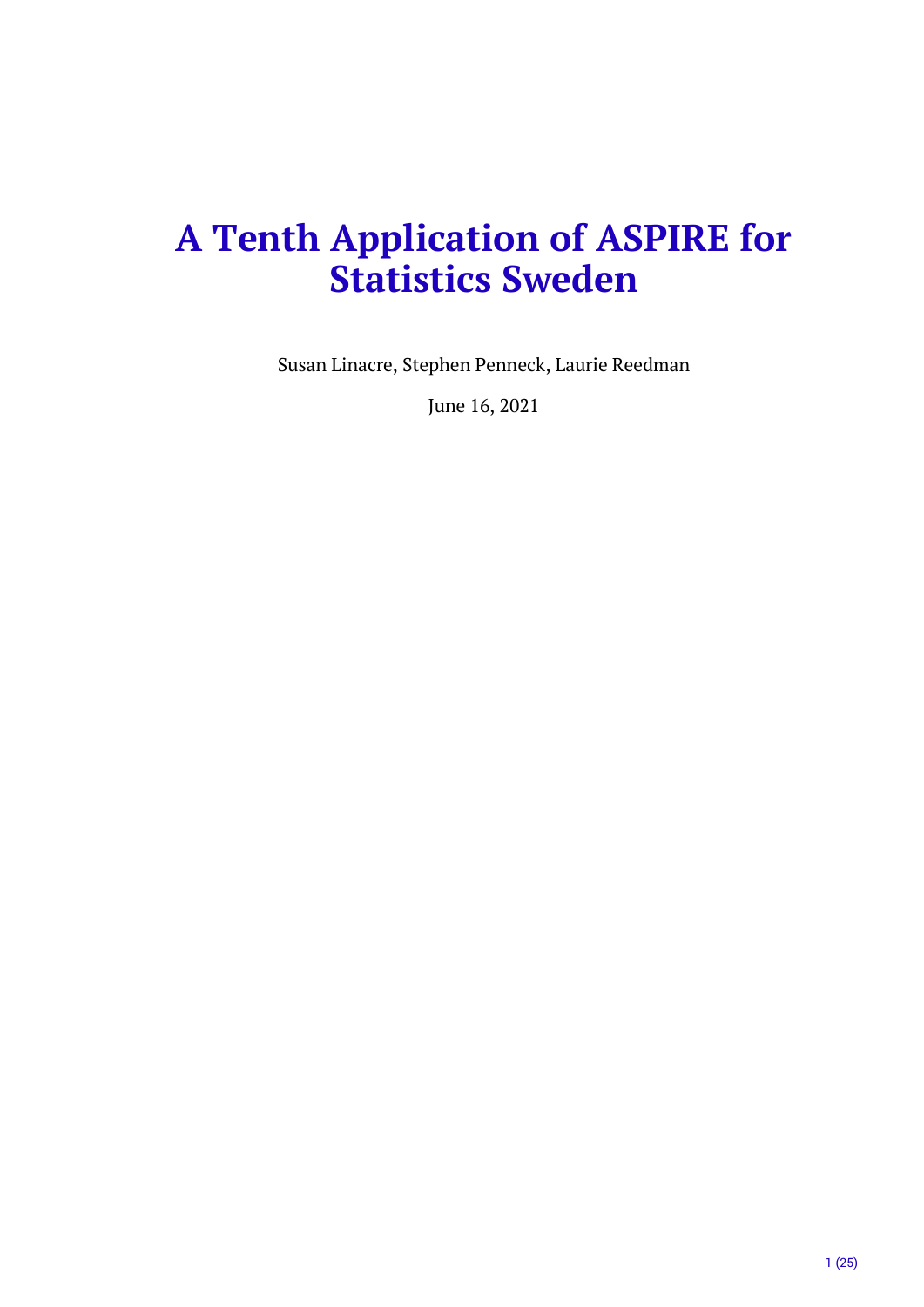# **Contents**

| 4.3 Common processes and tools to support a consistent and current view of the business population |  |
|----------------------------------------------------------------------------------------------------|--|
|                                                                                                    |  |
|                                                                                                    |  |
|                                                                                                    |  |
|                                                                                                    |  |
|                                                                                                    |  |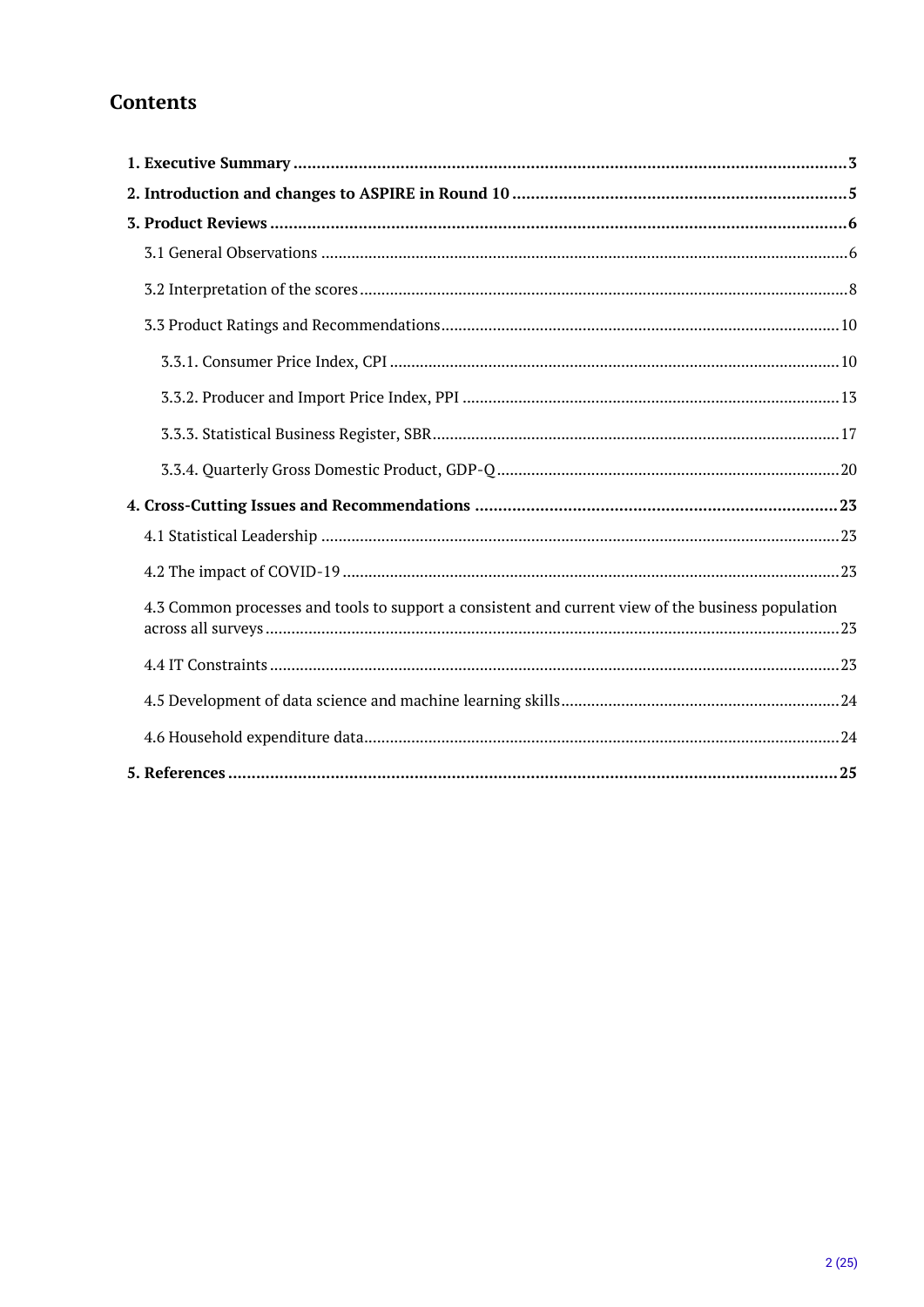# <span id="page-2-0"></span>**1. Executive Summary**

Four previous products were reviewed in 2021: Consumer Price Index (CPI), Producer and Import Price Index (PPI), Statistical Business Register (SBR) and Quarterly Gross Domestic Product (GDP-Q). These products were last reviewed in 2019. Section 2 gives the background to ASPIRE, and sets out the changes in this ASPIRE round from previous rounds. The key findings are in section 3, and are summarised below.

All product areas showed a high level of professionalism in relation to their products and were constructive and supportive despite the difficulties imposed by the remote working arrangements.

The new organisational structure is an important driver for change, and, supported by a deeper cultural change programme, will help build cross-cutting working, broader team working and collective ownership of strategic issues. The role of the new Methodology and Architecture Management Unit, reporting directly to the Director General, will help continue to build methodological capacity while supporting a more corporate approach to product development. The methodological capability of a national statistical institute underpins the rigour and hence reputation of its statistical products. It also supports the rationalisation and integration of statistical processes as needed to fit a more corporate approach to product development and maintenance. Strong statistical institutes typically have a strong methodological capability, with senior representation in corporate decision-making fora.

Developing statistical leadership throughout the organisation will be key to success, and we hope our setting out more clearly in section 3.1 our understanding of what this means for statisticians will be helpful.

Our review took place over a year since the beginning of the COVID pandemic, which has shown the vital importance of relevant and timely statistics for government. Statistics Sweden has developed new products at pace, and will want to reflect on how this experience can help them move to the more responsive agency they seek.

We have been impressed by the response of the agency to the challenges to statistical quality that the pandemic has brought. The pandemic has changed consumer and business behaviour, and Statistics Sweden will need to be mindful of how this is reflected in their statistics as the economy continues to recover, providing clear explanation of the quality implications for users.

As with many statistical offices the demand for IT services outstrips supply. Moving further towards the use of common tools will help here, with some compromises needed in product areas to minimise the need for adaptations.

The Consumer Price Index has a strong development programme, and is also fully challenged by the changes in consumer behaviour resulting from the pandemic. This will all add to the risk for the product over the coming period.

The focus of the Producer and Import Price Index has been on improving the coverage for services. An attempt to develop implicit quality indices, which provide users with a view of the impact of quality adjustments, was abandoned. We have suggested that the feasibility of progressing this work should be studied.

The Statistical Business Register is a significant part of the statistical infrastructure with the ability to provide coherence to economic statistics. An up-to-date register adds to timeliness, and it would be worthwhile to review the relevant processes to ensure this benefit is fully realised.

Quarterly GDP has also seen significant development, with the publication of flash estimates. We are encouraging the completion of work to incorporate the results of the quarterly Structural Business Survey, at the earliest opportunity.

Between the previous review of these products in 2019 and the current review, the ASPIRE checklists have been modified (see description of changes in Section 2). These changes make comparisons between 2019 and 2021 less meaningful. However it is worth noting that the overall accuracy score for the SBR has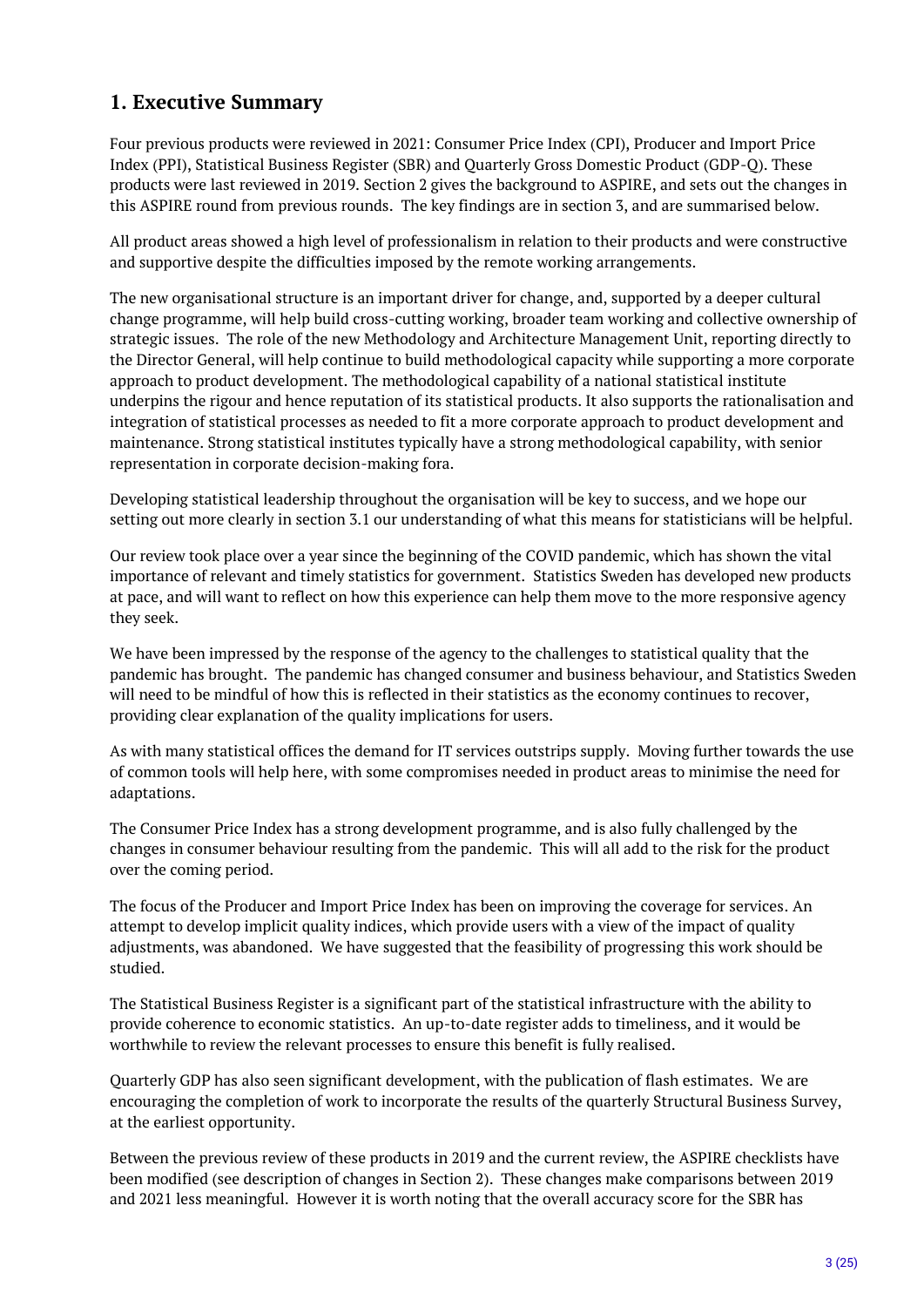increased, reflecting the high level of corporate attention given to the SBR over the past 2 years. Good progress has been made towards many of the recommendations from 2019, as described in section 3.

Some of the issues summarised above, together with others, are set out section 4, which covers crosscutting issues and recommendations. In summary these are:

- 1. Use the opportunity of the new organisational structure to encourage statistical leadership at all levels of the organisation.
- 2. Use the experience of the COVID-19 pandemic as a catalyst to becoming more responsive to emerging issues and to further improving communication with data users.
- 3. Examine the impediments to updating frames for sub-annual surveys quarterly, and consider the benefits of moving towards common frames for sub-annual surveys rather than the current practice of survey areas validating and maintaining their own frames.
- 4. To alleviate the risk posed by a shortage of IT resources, continue to move towards providing corporate functionality while ensuring each product area is able to work effectively with the corporate tools.
- 5. To stay abreast of the data revolution, further develop expertise in data science and machine learning techniques.
- 6. Consider what options there are for collecting household spending data that could reach an acceptable level of quality.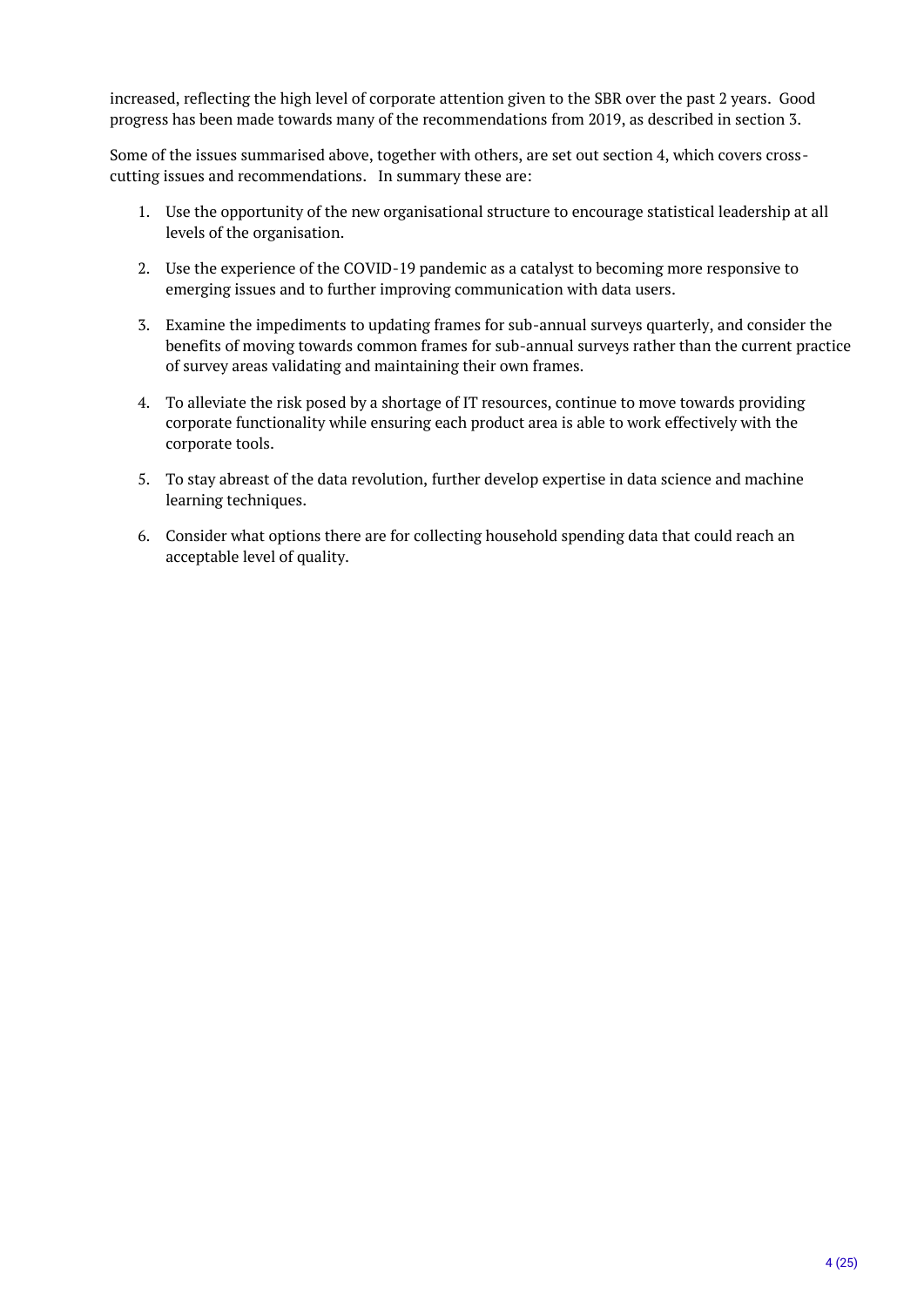# <span id="page-4-0"></span>**2. Introduction and changes to ASPIRE in Round 10**

In 2011, the Ministry of Finance directed Statistics Sweden to develop a system of quality indicators for a number of key statistical products. ASPIRE was developed to meet this need, and conducted annually from 2011 to 2017.

Following a review of the process in 2018, some changes were implemented in 2019, and these were further refined for 2020. Five of the ten previous products were rotated out in order to provide space for new products which were evaluated in 2020. A two year period between review rounds was created in order for the products to have enough time to work on recommendations.

While the general ASPIRE process has remained similar through the years, the 2020 and 2021 review rounds differed with more specific checklists used in scoring and the remote assessment due to the COVID-19 pandemic.

#### **Changes to the checklists**

The new external review team engaged in 2018 requested that the rating process be made more comprehensible, transparent and reliable both for the experts themselves and for the product teams. In collaboration between Statistics Sweden and the review team, clarifications were therefore made in the checklists which support the rating process. Briefly, this involved:

- renaming three of the six criteria to better reflect the cyclical process of improving quality in relation to quality requirements such that the statistics be fit for purpose,
- breaking down the checklist requirements into the same number of levels as there are ratings i.e. 10 levels,
- specifying in more detail what is required for each of the levels.

The above changes seemed effective in improving the rating process as needed.

A detailed description of the changes and present checklists can be found in the ASPIRE-manual (Statistics Sweden 2021).

#### **Remote assessment**

Due to the prevailing circumstances with the COVID-19 pandemic a remote assessment was performed between the review team and the product teams, similar to the 2020 review.

The product teams did their necessary preparatory work with the checklists and quality documentation which was sent to the expert team as usual. Thereafter, the review team had a written exchange with followup questions and answers with each of the product teams. An online meeting was held with each product team and the review team to resolve any outstanding questions and share the preliminary results.

Given the circumstances, the remote set-up worked somewhat better than in 2020. In 2021 there was only one round with a written exchange instead of two rounds in 2020. One round proved sufficient.

#### **Changes in the external review team**

The external review team was made up of three experts – Susan Linacre and Stephen Penneck who joined the team in 2018 and Laurie Reedman who joined in 2021. The team was thereby increased by one expert compared to round 9 in 2020.

The review team would like to express their gratitude to staff in Statistics Sweden who have participated in ASPIRE round 10 at this difficult time. We were conscious of the additional challenges that the COVID-19 pandemic makes on their time, and also the different operating circumstances. We are also grateful for the quick responses we got to our questions and for the open way that staff responded.

Nonetheless we recognise that conducting such a review at distance is far from ideal. We hope we have understood the quality issues facing these product areas, but it must be recognised that this review has had more limitations than is usual.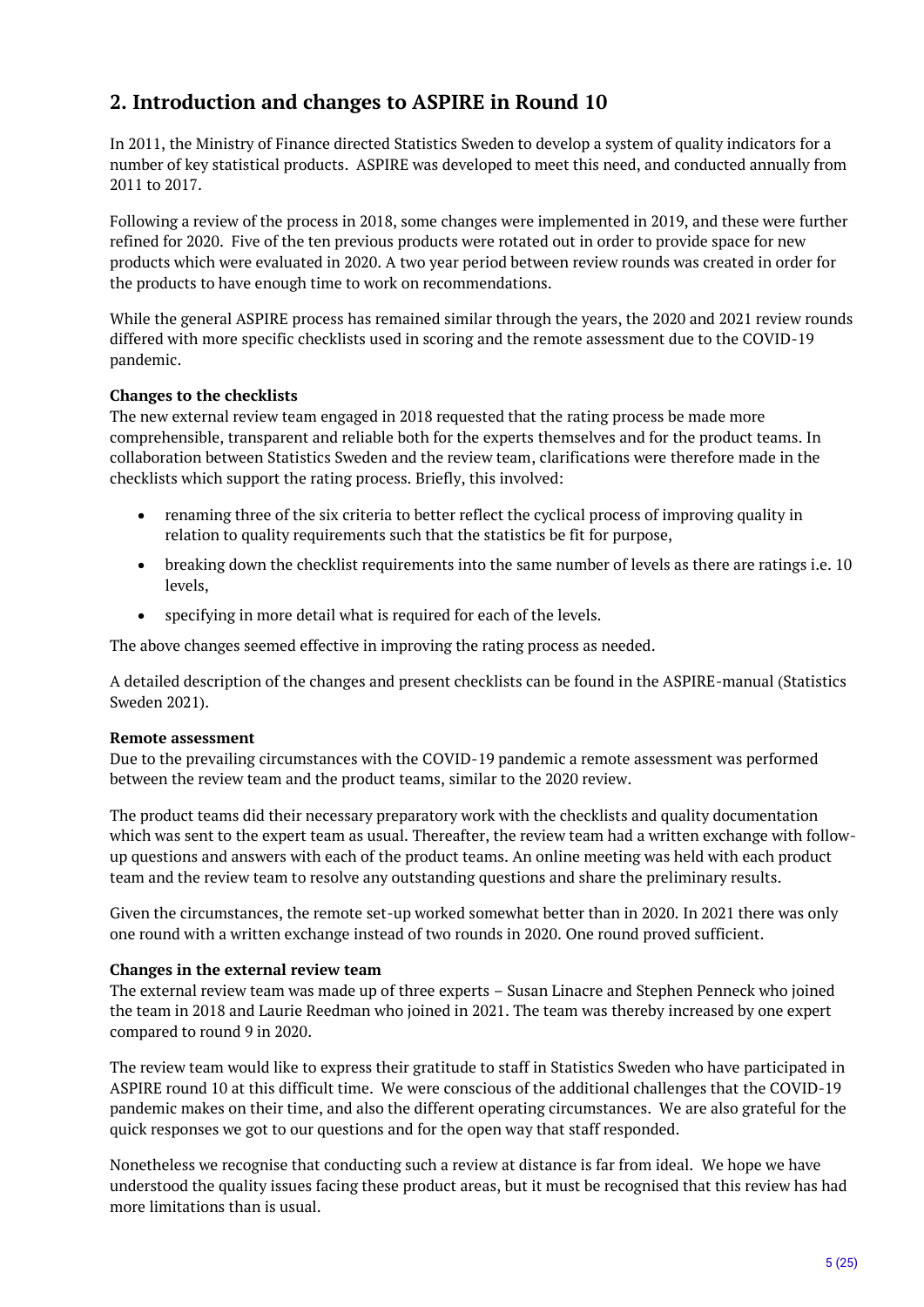# <span id="page-5-0"></span>**3. Product Reviews**

## <span id="page-5-1"></span>**3.1 General Observations**

We were briefed on the new organisational structure, which is an important driver for change in Statistics Sweden. We understand that reducing the number of departments and setting up a new data department will create a more dynamic organisation with the ability to adapt and remain relevant in the face of the data revolution that is affecting government and society.

We can see that these changes, supported by a deeper cultural change programme, will help build crosscutting working across Statistics Sweden, supporting broader team working and collective ownership of strategic problems.

The role of the Methodology and Architecture Management Unit reporting directly to the Director General will be particularly important in building a changed culture and capability in the organisation if the approach taken is to build agility through effective infrastructure with shared tools to perform common business processes. The central Methodology unit will have an important role in continuing to build the methodological capability in the organisation both centrally, in the two statistics departments and in the data department. The methodological capability of a national statistical institute underpins the rigour and hence reputation of its statistical products. It also supports the rationalisation and integration of statistical processes as needed to fit a more corporate approach to product development and maintenance. Strong statistical institutes typically have a strong methodological capability, with senior representation in corporate decision making fora.

While the statistical leadership of methodologists will be important, developing statistical leadership throughout the organisation will be key to the success of the needed culture change across the organisation. Statisticians in a National Statistical Office are professionals, with expertise in data, its collection, and analysis, and also in understanding its quality attributes and the implications of these for the key uses of the data. They have a professional set of values associated with ensuring the integrity of statistics and have a duty of care to their users. To be effective they must show statistical leadership in their areas of expertise. This leadership extends outside the organisation to the users, with whom there must be strong engagement, and also inside the organisation to areas of specialist expertise who must be partners in assuring that best practice approaches are being used across the agency, and to areas who produce any source data that they use.

By statistical leadership we mean statisticians:

- using their understanding of their statistical product and its quality attributes to engage strongly with users on the best possible uses;
- developing with colleagues clear goals for the part of the organisation they manage consistent with their role, and the office's goals and values;
- developing and delivering a clear direction for their product to meet perceived needs;
- helping colleagues to deliver this vision, by empowering them, helping them overcome obstacles and take managed risks;
- collaborating with colleagues to ensure the product remains relevant in a changing world;
- and contributing to corporate initiatives and infrastructure and helping the development of best practice approaches.

Our review took place over a year after the beginning of the COVID-19 pandemic, which has been an acute test of Statistics Sweden's ability to react quickly to a rapidly changing environment. Statistics have been critical to governments' approach to this challenge, and this has been a test for the statistical leadership of all statistical offices. At a time when working conditions have been disrupted, offices have had to develop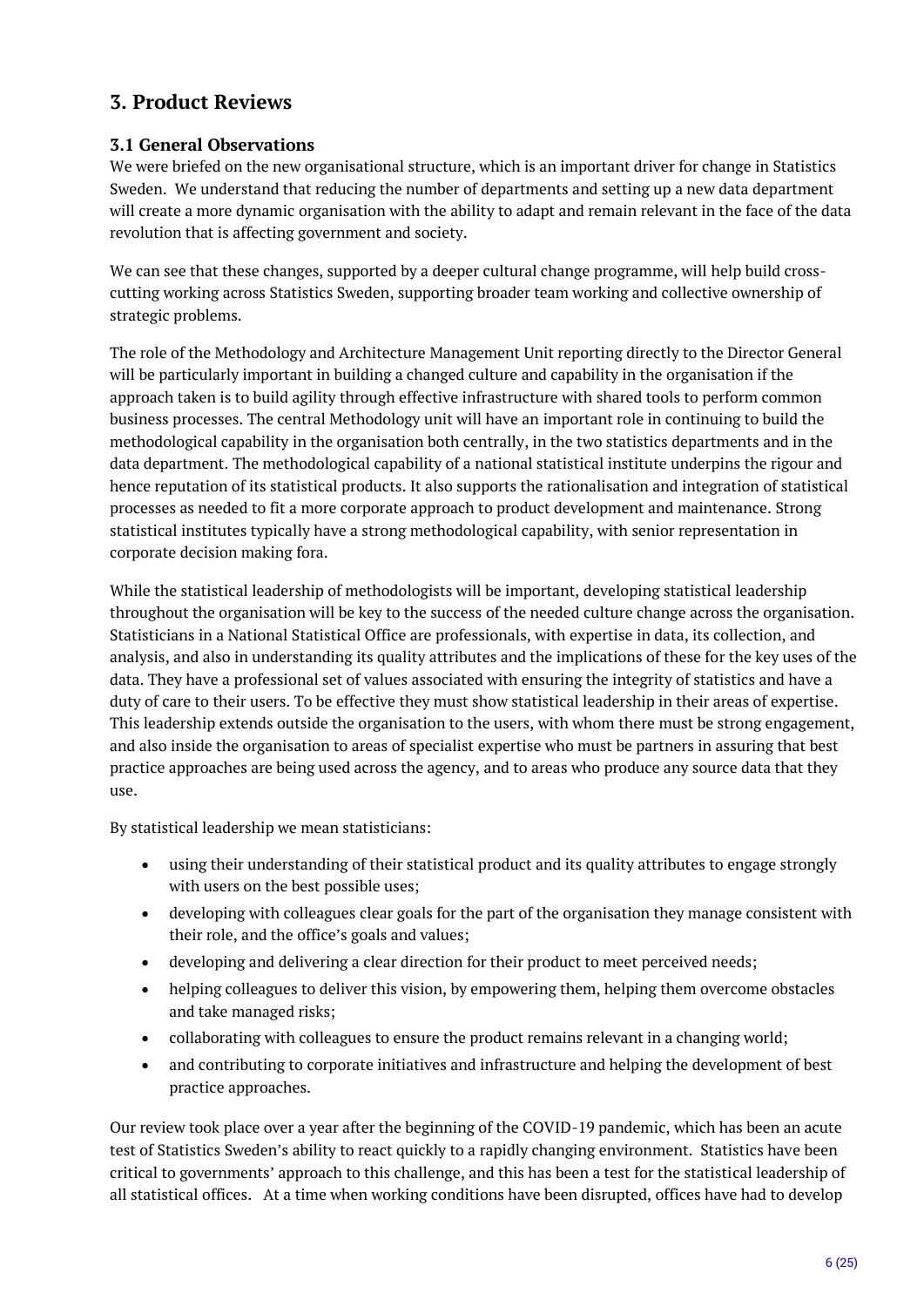new data collections and analyses at pace, and change collection and processing approaches to meet changing circumstances. The crisis has shown what statistics offices can do under duress to meet vital user needs, and Statistics Sweden will want to reflect on how this experience can help them adapt to the vision of a more responsive agency they are now pursuing.

We were interested in the impact of COVID-19 on the quality of the statistics we were reviewing. Clearly there was an impact on survey response rates, though we were impressed with the extent to which rates for business surveys had held up. In addition, consumer and business behaviour changed, and the assumptions in the compilation of key statistics such as GDP and the CPI needed to be revised (with very little information). Behaviour will change again as the Swedish economy continues to recover. These changes will add to the uncertainty of the statistics. Coming at such a key time it becomes even more important that there is very good communication with users on these issues, so that, in the event of future revisions, users are aware of some of the difficulties in making good estimates at this time, and feel they had an opportunity to contribute to solutions where appropriate.

As Statistics Sweden seeks to gain agility as well as consistency and quality, it will rely on cross organisational infrastructure, for example such as we understand will be developed in the data department. It is important that the benefits of this common infrastructure are reaped through consistent use across the organisation.

The Statistical Business Register is a significant piece of organisational infrastructure that provides a very current view of the business population and its key attributes. However survey areas, individually, decide whether to use the quarterly snap shots of the SBR to update business survey frames each quarter. Currently sub-annual surveys choose not to update their frames each quarter because of the tailored work involved in preparing the frame and selections for their particular view. To reap the benefits of having such an up-todate register, it would be worthwhile to review the processes associated with a survey area using an SBR snap shot, and refreshing the sample on a quarterly basis. What processes could be rationalised and done once across all survey areas if centralised? What information is being held in separate business areas about population units that could be shared in a common frame? The costs and benefits of the current survey by survey approach to population and sample management should be considered against the option of a more centralised approach.

More generally, the steady demand for "traditional" IT resources, that is, to build, test, support and maintain production systems, is outpacing the supply. Moving from each program having its own set of production systems to shared use of common tools has already begun and should continue. This will pay off in reduced maintenance costs and an increased agility in taking up new technical opportunities as they arise. This will require some compromises, with product areas changing some of their methods to adapt to those supported by common tools. The benefit of each case will need to be assessed. This will provide functionality to ensure each product area is able to work effectively with the corporate tools. Common tools and systems will alleviate the current problem of competing demands and reduce the risk of quality posed by a shortage of IT resources.

The data revolution has sparked a growing need for data science skills, in particular machine learning techniques to do exploratory work, and data analysis on large amounts of data, for example web scraping, analysing scanner data, interpreting satellite images of crop land, coding and classification. We encourage Statistics Sweden to develop further expertise in data science and machine learning.

Declining household survey response rates is a worldwide problem. In Sweden this resulted in the Household Budget Survey being discontinued ten years ago. As well as being a key source of data for consumers' expenditure (a key component of GDP), the survey also provided the high level weights for the CPI: thus contributing to two key economic indicators. Alternative sources have been found for the national accounts – essentially using turnover data. Work is also progressing to find sources for the CPI – namely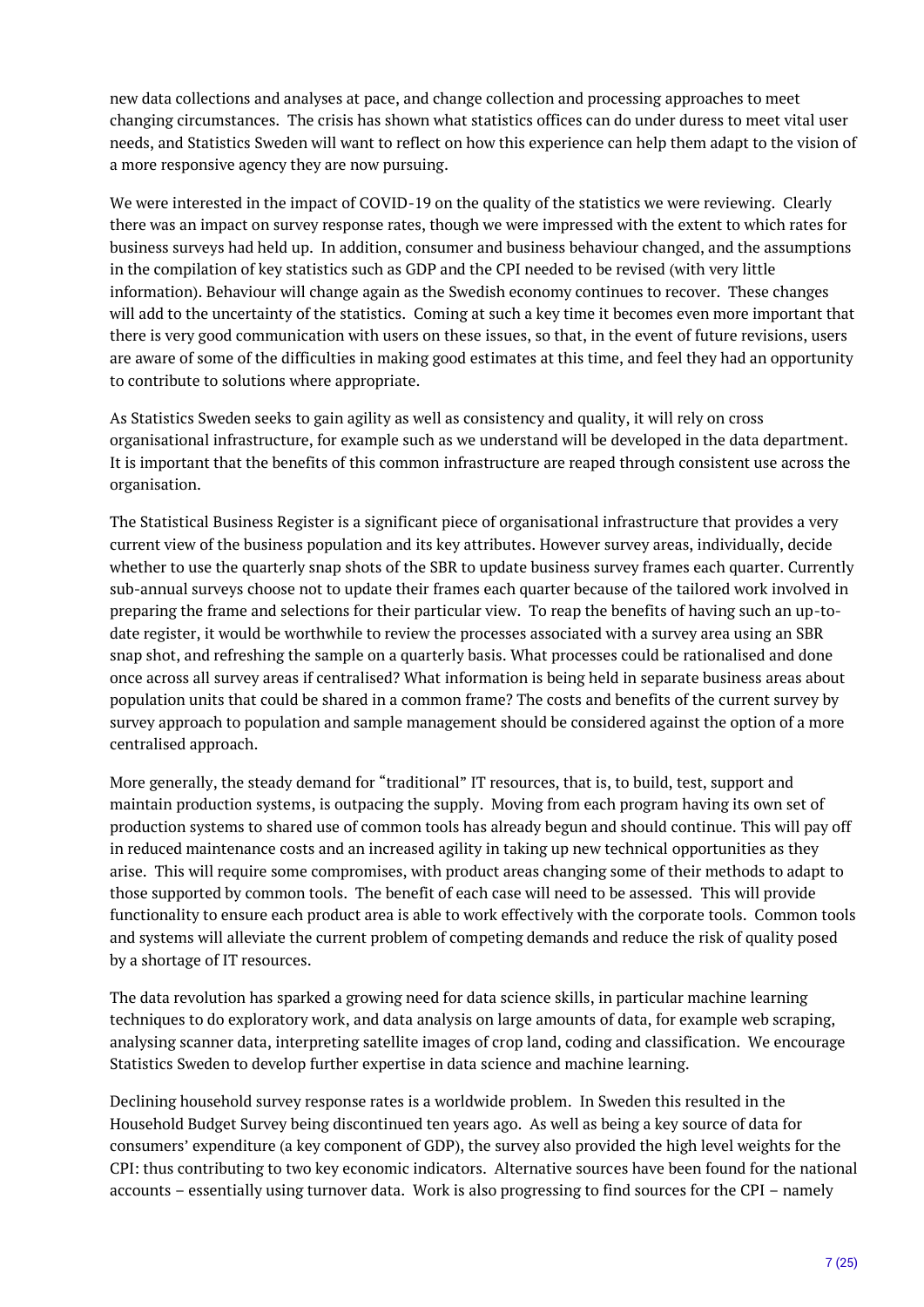scanner data and business survey data. However none of these sources directly measure what consumers spend, just what business sell; and the gap between them is difficult to measure – especially when more consumer spending takes place over the internet, with an increasing proportion coming from overseas.

## <span id="page-7-0"></span>**3.2 Interpretation of the scores**

There is a natural tendency to compare the overall scores across the products or to rank the products by their total score. However, the ASPIRE model was not developed to facilitate such inter-product comparisons and there are some risks associated with ranking products in this manner. For one, the average score for the component, Sources of uncertainty, for a product reflects a weighting of each single source of uncertainty by their importance to Overall accuracy, which can vary considerably across products. Products with many highly important sources of uncertainty may be at somewhat of a disadvantage in such comparisons because they must perform well in many important areas in order to achieve a high score.

Furthermore, the assessment of low, medium, or high importance to overall accuracy is done within a product, not across products. Thus, it is possible that a highly important source of uncertainty for one product could be of less importance to Statistics Sweden than a medium important source of uncertainty for another product if the latter product carries greater importance to Statistics Sweden or for official statistics. If resources devoted to accuracy improvements are greater for one product than another, this could also explain why some products are able to show greater improvements than others. Further, although we have attempted to achieve consistency in ratings among products, some inconsistencies surely remain.

Finally, the scores assigned to a particular source of uncertainty for a product have an unknown level of uncertainty due to some element of subjectivity in the assignment of ratings as well as other imperfections in the rating process. A difference of 2 or 3 points in the overall product scores may not be meaningful because a reassessment of the product by different reviewers could reasonably produce an overall score that differs from the assigned score by that margin. Thus, any ranking of products would need to acknowledge these inevitable and unknown uncertainties in the ratings.

Normally, a more appropriate use of the product scores is to compare scores for the same product across review rounds as a way of assessing progress toward improvements. In the case of the reviewed products in round 10, this would involve comparing scores with those for round 8 when they were reviewed last. However, such comparisons should be made considering the clarifications made in the checklists prior to round 9 in 2020 and described in section 2 – clarifications which had the effect of tightening up requirements to achieve a higher score. This effect could be noted for some products particularly regarding Criteria 1 *Available expertise* and C2 *Compliance to standards and best practices*, where a lower score was assigned without observing a real deterioration in the quality of the product, compared to round 8. Nevertheless, the break in the time series is assessed to be within the margin of error spoken of above and comparisons over time within a product on an overall level should still indicate if the product is improving the accuracy in statistics or not.

Table 1 shows the summary scores for the four products that were reviewed in round 10.

| Product     | <b>Overall accuracy</b><br>(average scores) | Sources of uncertainty<br>(weighted average scores) |
|-------------|---------------------------------------------|-----------------------------------------------------|
| <b>CPI</b>  | 58                                          | 64                                                  |
| <b>PPI</b>  | 55                                          | 56                                                  |
| <b>SBR</b>  | 63                                          | 61                                                  |
| <b>GDPQ</b> | 58                                          | 57                                                  |

#### **Table 1. Summary of Average Scores by product**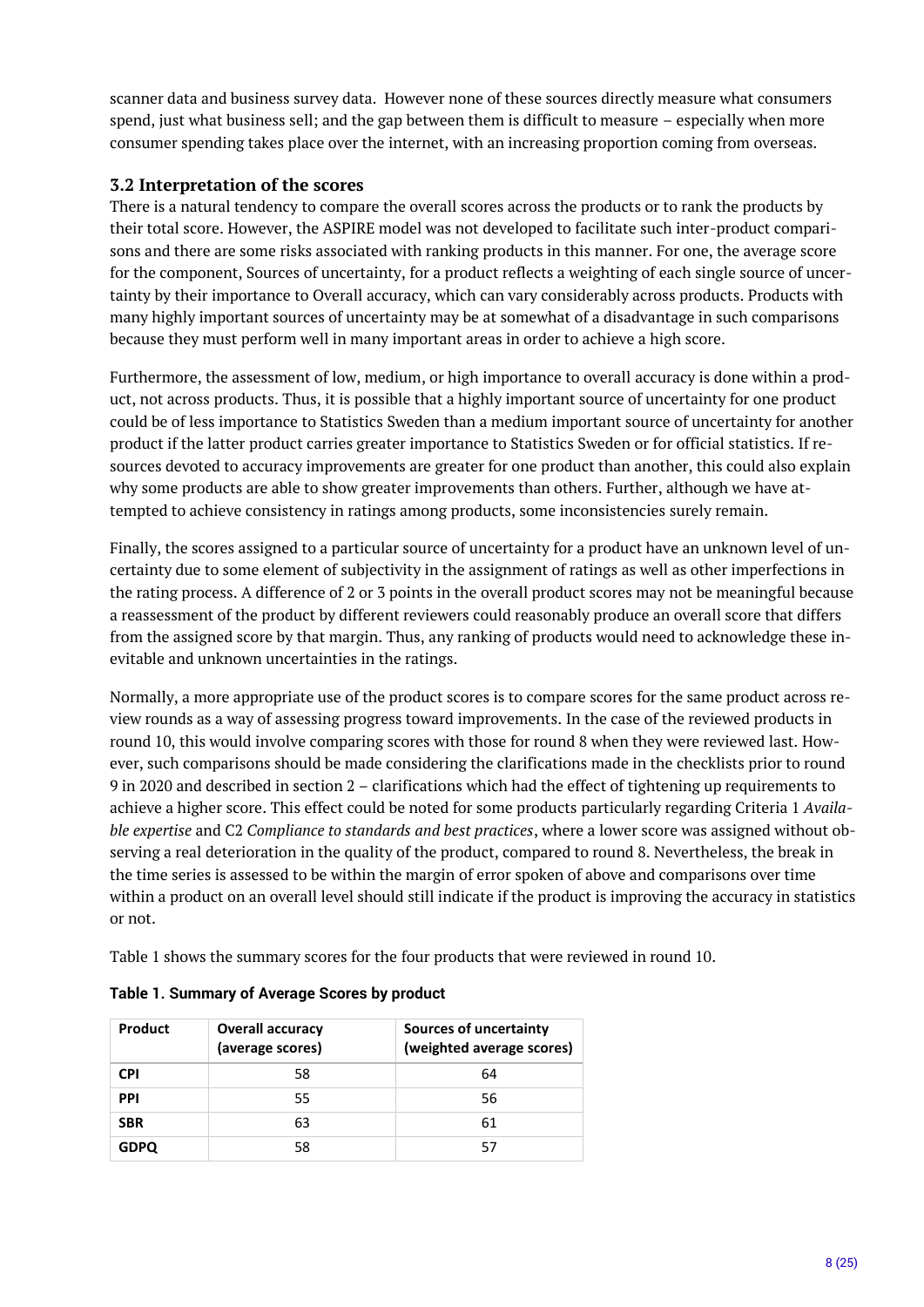Table 2 shows the average scores per product for each component of Accuracy. The importance of the single sources of uncertainty to Overall accuracy - high, medium, low or not applicable – is indicated by the shaded cells. The average scores for each Accuracy component across the three products are shown in the second last column together with the weighted average scores in the last column. The weights of 3, 2, 1, and 0 correspond to the categorisation of high, medium, low or not applicable regarding the importance to Overall accuracy.

| Sub and sub-subcomponents of Accuracy                                    | <b>CPI</b> | <b>PPI</b> | <b>SBR</b> | GDP-Q | Average score Weighted |               |
|--------------------------------------------------------------------------|------------|------------|------------|-------|------------------------|---------------|
| for statistics/registers                                                 |            |            |            |       |                        | average score |
| <b>Overall Accuracy</b>                                                  | 58         | 55         | 63         | 58    | 59                     | N/A           |
| Sources of uncertainty:                                                  | 64         | 56         | 61         | 57    | 60                     | N/A           |
| <b>Sampling</b>                                                          | 70         | 55         | N/A        | 47    | 43                     | 42            |
| -Frame coverage /Coverage                                                | 63         | 60         | 62         | 52    | 59                     | 54            |
| -Measurement                                                             | 73         | 58         | 62         | 65    | 65                     | 52            |
| -Non-response                                                            | 55         | 52         | 40         | 47    | 49                     | 28            |
| Data processing/Processing                                               | 57         | 55         | 65         | 55    | 58                     | 49            |
| -Model assumptions                                                       | 62         | 53         | 63         | 62    | 60                     | 51            |
| Preliminary statistics/register compared<br>to final statistics/register | N/A        | N/A        | N/A        | 63    | N/A                    | N/A           |

#### **Table 2. Average scores by Accuracy component and product**

| <b>Importance to Overall accuracy</b>   |         |  |  |  |  |  |  |  |  |  |  |
|-----------------------------------------|---------|--|--|--|--|--|--|--|--|--|--|
| Medium (M)<br>N/A<br>High(H)<br>Low (L) |         |  |  |  |  |  |  |  |  |  |  |
|                                         | Weights |  |  |  |  |  |  |  |  |  |  |
|                                         |         |  |  |  |  |  |  |  |  |  |  |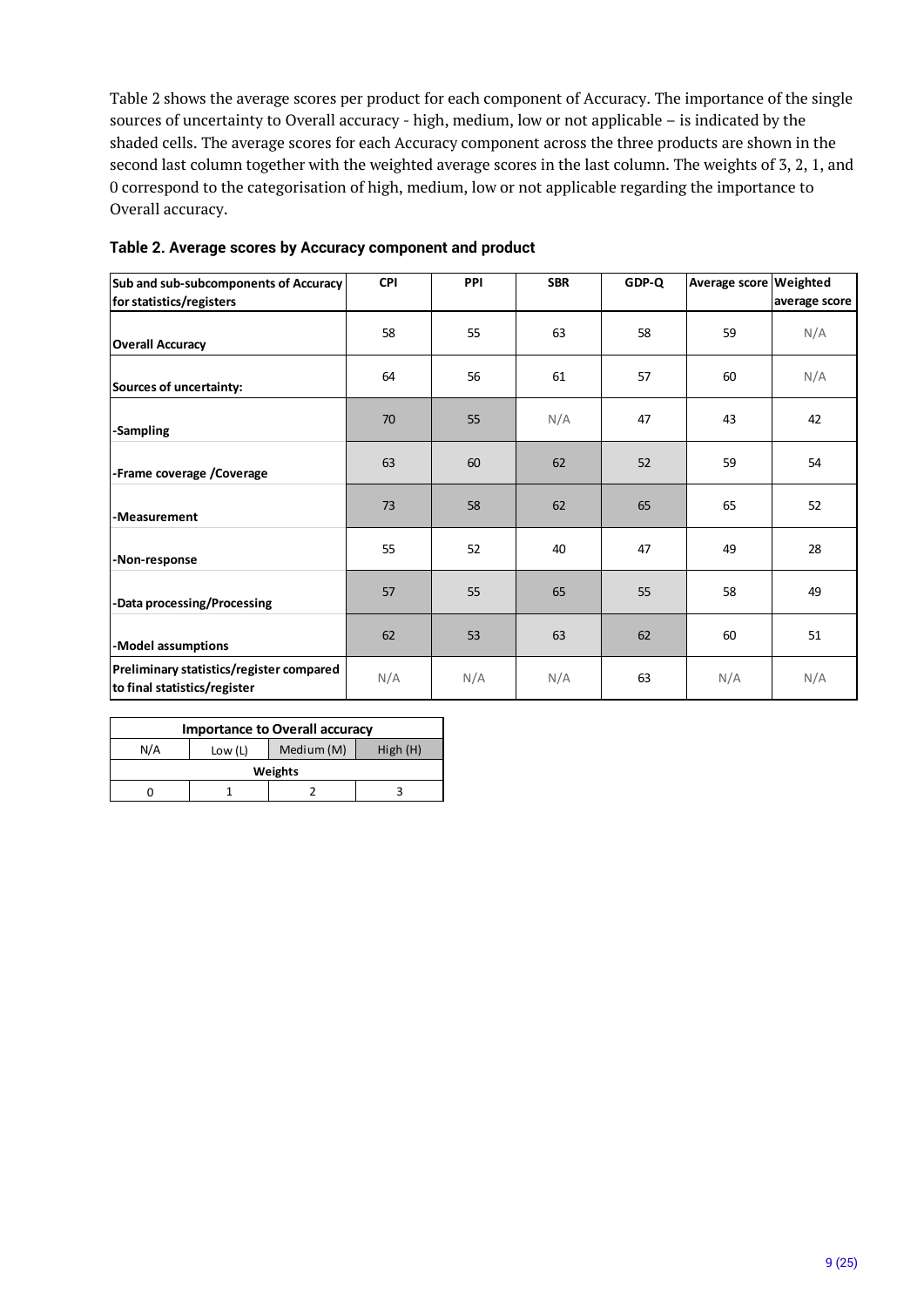## <span id="page-9-0"></span>**3.3 Product Ratings and Recommendations**

#### <span id="page-9-1"></span>**3.3.1. Consumer Price Index, CPI**

#### **Context and discussion**

The CPI is the key measure of inflation, used by government and more widely by businesses and citizens. It is used for economic policy, as a deflator in the national accounts, and for indexation purposes.

The Swedish CPI continues to be of very high standard, especially when compared with other countries. 2020 was dominated by responding to the COVID pandemic, which impacted on consumer and business behaviour and had major implications for the compilation of the CPI. The Prices team engaged internationally on this issue and responded well to the challenge. The issue, and the diversion of the team from other quality improvement projects, will have added to the uncertainty around the CPI at this time.

There is a strong development programme, taking in new data sources and innovative methods. However, the scale of these strategically important projects, including the introduction of replacement weights for the HBS, the replacement of survey data by scanner and web scraped data, and the introduction of a new data processing system come on top of all the regular changes that need to be made to maintain the CPI as fit for purpose, and the need to ensure the index fully reflects the short term changes to the Swedish economy caused by the COVID pandemic and will add to the risk for this product over the coming period.

#### **Progress towards prior recommendations**

1. *CPI weights:* In 2019 we recommended that work on alternative sources to the Household Budget Survey should continue and be given more emphasis, and the sensitivity of the CPI to changes in the weights should be assessed.

We were pleased to hear that a highly prioritised (though small scale) project to replace the HBS, including using scanner data and data from the Structural Business Survey was underway, although resource limitations had prevented an assessment of the sensitivity of the CPI to weights changes.

2. *Data processing of scanner data:* In our previous report we recommended that given the significant use of scanner data in the CPI operations, consideration should be given to developing an officestandard IT processing system to replace the development systems in place and reduce risk.

We were concerned to hear that resource pressures had prevented this from being taken forward. However the new strategic approach (NDK) could provide a solution for this.

3. *Statistical estimation from large data sets:* We recommended that consideration should be given to how the large data sets now being collected can best be distilled into price indicators, taking into account the price behaviour of consumers.

A Eurostat funded project, currently underway, will recommend an improved methodology which will reduce total survey error.

#### **Other accomplishments**

- 1. There has been good use of scanner, API and web scraped data, which now make up 45% of the CPI and is increasing. This has required improved data processing, and new checking and analysis procedures.
- 2. Changes to data sources, samples, imputation methods and model assumptions have been made to reflect the changing pattern of consumer behaviour during the pandemic.
- 3. Additional meetings have been held with users and an open approach has ensured good understanding by them of the impact of the pandemic.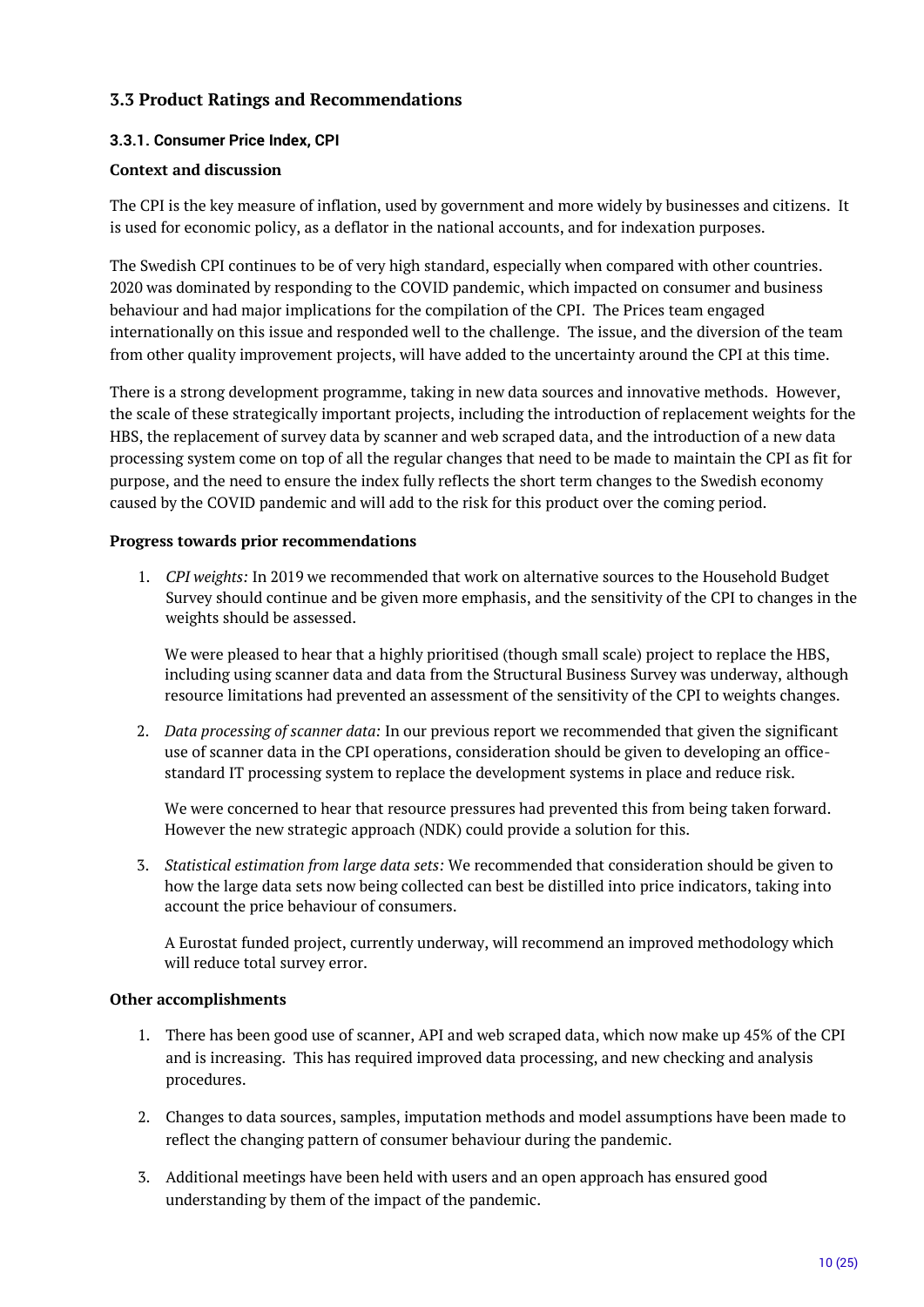- 4. There continues to be a research programme e.g. on the impact of modern consumer behaviour as well as a programme of evaluation of methods and implementation of new methods for products – e.g. the method for Monthly Chaining, overlap methods, and methods for pharmaceuticals, tenant-owned dwellings.
- 5. The quality of source data used for weights is now reviewed annually and used to prioritise developments.
- 6. Internal guidelines have now been developed to ensure quality is maintained when implementing new data or methods.

#### **Key recommendations for the coming two years**

- 1. *Replacement source for the Household Budget Survey.* Work has continued on using turnover data (such as scanner data) and the Structural Business Survey as alternative sources, on a small scale. Weights for some areas of the CPI (e.g. clothing and furnishing) remain out of date. Implementation of this work will not be until 2023, and this work should continue to be given priority. There will be difficulties in finding appropriate sources in all cases, such as sales from overseas, and problems in modelling household expenditure estimates from these sources. Resources will need to be deployed in these areas, and the results of the new approaches evaluated, including an analysis of the potential impact on the weights, to ensure the resulting revisions to the CPI weighting methodology are justified.
- 2. *Data processing of scanner data*. The current system is described as 'good enough' but it is not robust nor efficient. Given its evolution from development systems and the complexity of the various operations performed it should be considered an organisational risk. The NDK project should provide a strategic solution, but will need to be prioritised, resourced, timetabled and developed in close collaboration with the CPI team. The team should also investigate the use of machine learning techniques for investigative work with scanner data.
- 3. *Monitoring the impact of COVID.* COVID has led to changing patterns of consumers' expenditure and in changes to prices. It will be necessary to continue to monitor its effects, as the Swedish economy continues to recover and discuss them with users.
- 4. *Managing risk.* The introduction of replacement weights for the HBS, the replacement of survey data by scanner and web scraped data, and the introduction of a new data processing system will all come on top of all the regular changes that need to be made to maintain the CPI as fit for purpose. This will need careful risk management to ensure the impact on the CPI is known and well planned.

#### **Other areas for consideration**

- 1. Learning more from best practice outside the EU. Sweden is actively involved in EU Task Forces and Working Groups and in receipt of grant funding for projects. Given that all this is within the constraints of the Harmonised Index of Consumer Prices, the team could consider developing further the already good links they have outside Europe with the Ottawa City Group on Price Statistics to ensure they benefit from a wider range of peer discussion.
- 2. Researching the impact of growing sales from overseas. This is a particular weakness of the reliance on domestic sales weights for the CPI, given the growth in this area, and the potential for price development for overseas purchases to differ from domestic price development.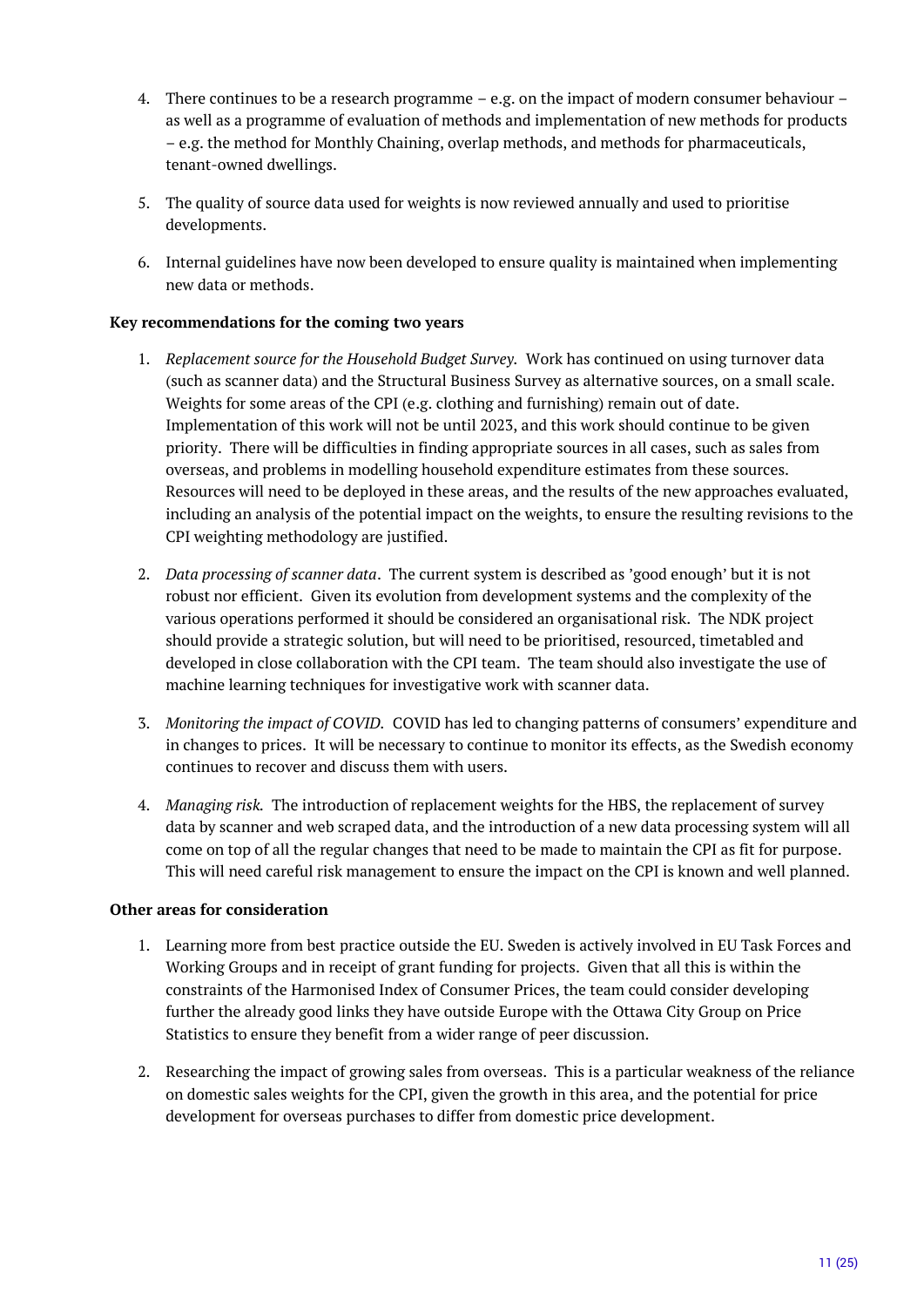# **Figure 1. CPI Ratings, Round 10**

| Sub and sub-subcomponents of Accuracy                 | Average<br>Score<br>Previous<br>Round | Average<br>Score<br>Current<br>Round | C <sub>1</sub><br>Available<br>Expertise | $ c2$ .<br>Compliance<br>with standards<br>& best<br>practices | C <sub>3</sub> .<br>Knowledge of<br>requirements,<br>achievements,<br>land<br>improvement<br>needs | C <sub>4</sub><br>Plans for<br>improvement<br>activities | C5.<br>Results of<br>improvement<br>activities and<br>findings from<br>other<br>evaluations | C6.<br>Communication to Overall<br>with users and<br>data suppliers | Importance<br>accuracy<br>(single)<br>sources of<br>uncertainty) |
|-------------------------------------------------------|---------------------------------------|--------------------------------------|------------------------------------------|----------------------------------------------------------------|----------------------------------------------------------------------------------------------------|----------------------------------------------------------|---------------------------------------------------------------------------------------------|---------------------------------------------------------------------|------------------------------------------------------------------|
| Overall accuracy                                      | 58                                    | 58                                   | $\blacksquare$                           | O                                                              | $\circ$                                                                                            | $\circ$                                                  | $\circ$                                                                                     | $\circ$                                                             |                                                                  |
| Sources of uncertainty:                               | 63                                    | 64                                   |                                          |                                                                |                                                                                                    |                                                          |                                                                                             |                                                                     |                                                                  |
| -Sampling                                             | 67                                    | 70                                   | $\overline{\phantom{a}}$                 | $\overline{\phantom{a}}$                                       | $\overline{\phantom{a}}$                                                                           | $\circ$                                                  | $\circ$                                                                                     | O                                                                   | H                                                                |
| -Frame coverage                                       | 65                                    | 63                                   | $\overline{\phantom{a}}$                 | $\blacksquare$                                                 | $\overline{\phantom{a}}$                                                                           | $\circ$                                                  | $\circ$                                                                                     | O                                                                   | M                                                                |
| -Measurement                                          | 68                                    | 73                                   | $\overline{\phantom{a}}$                 | ٠                                                              | $\overline{\phantom{a}}$                                                                           | $\overline{\phantom{a}}$                                 | $\overline{\phantom{a}}$                                                                    |                                                                     | H                                                                |
| -Non-response                                         | 55                                    | 55                                   | $\blacksquare$                           | O                                                              | $\circ$                                                                                            | ٠                                                        |                                                                                             |                                                                     |                                                                  |
| -Data processing                                      | 60                                    | 57                                   | $\circ$                                  | O                                                              | $\circ$                                                                                            | $\circ$                                                  | $\circ$                                                                                     |                                                                     | н                                                                |
| -Model assumptions                                    | 58                                    | 62                                   | $\overline{\phantom{a}}$                 | O                                                              | $\circ$                                                                                            | $\overline{\phantom{a}}$                                 | $\circ$                                                                                     | O                                                                   | H                                                                |
| Preliminary statistics compared with final statistics | N/A                                   | N/A                                  | N/A                                      | N/A                                                            | N/A                                                                                                | N/A                                                      | N/A                                                                                         | N/A                                                                 |                                                                  |

|      |      | Ratings |           | Importance to Overall accuracy |                         |           |            |          |  |
|------|------|---------|-----------|--------------------------------|-------------------------|-----------|------------|----------|--|
|      |      |         |           |                                | Not applicable<br>(N/A) | Low $(L)$ | Medium (M) | High (H) |  |
| Weak | Fair | Good    | Very good | Excellent                      |                         | Weights   |            |          |  |
| 1.2  |      |         |           | 9.10                           |                         |           |            |          |  |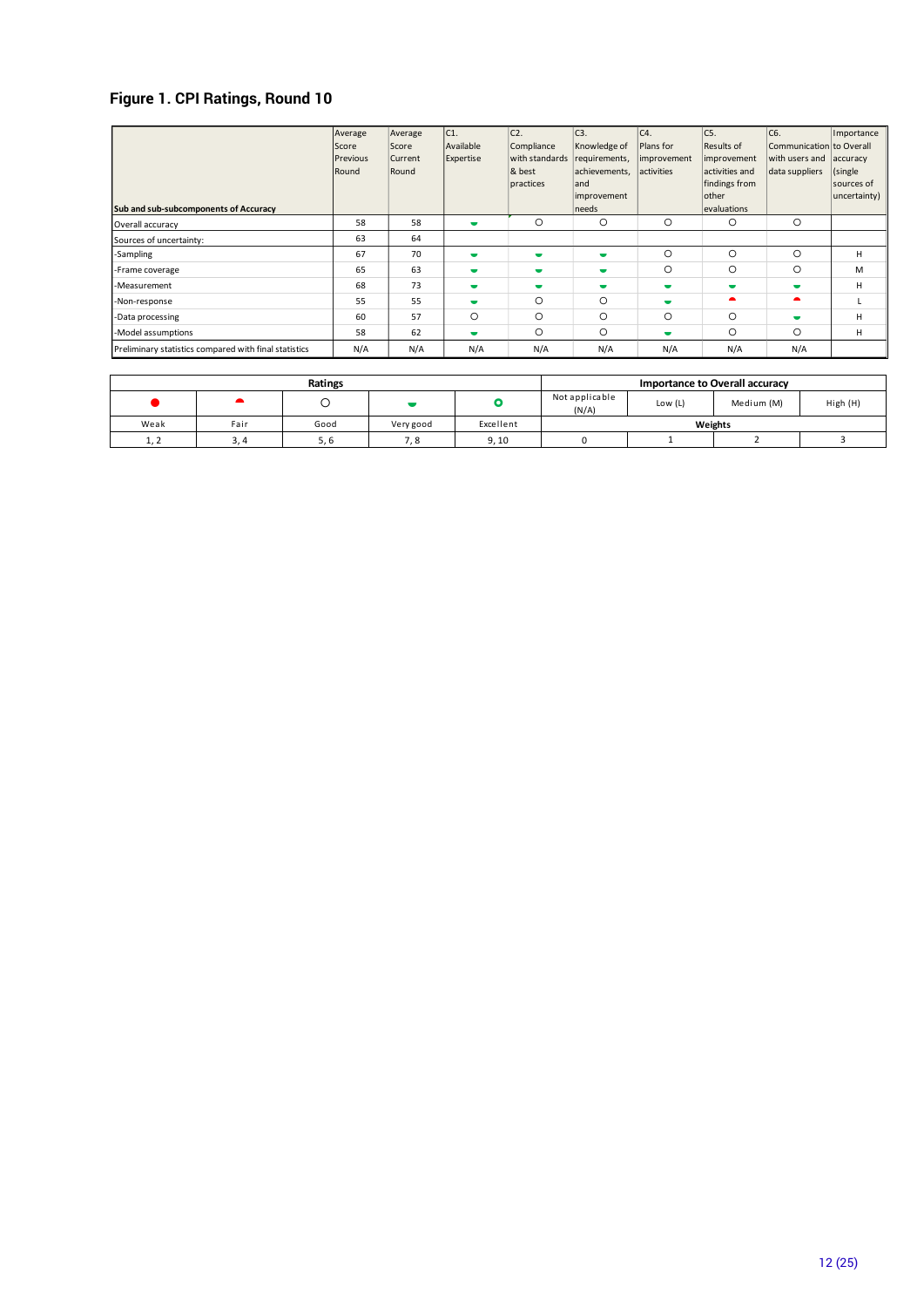#### <span id="page-12-0"></span>**3.3.2. Producer and Import Price Index, PPI**

#### **Context and discussion**

The PPI measures the average price development for producer and import prices, in total and for different product groups. The PPI provides input to the National Accounts when calculating GDP in constant prices. PPI also makes an important contribution to evaluating current monetary policy.

The impact of COVID-19 on the quality of the PPI over 2020 was judged to be low, with non-response and the number of inactive units surveyed during 2020 being similar to 2019, with most change in non-active units occurring amongst those affected by pandemic restrictions, such as hotels, travel services. No changes were deemed necessary for the index in term of the methods used, compared with those used prior to the pandemic.

The focus of the statistical development for PPI since the last ASPIRE work has been on improving coverage and measurement in services.

A major development has been to move the index calculation method for services from geometric to arithmetic at the lowest level of aggregation, as of the first quarter of 2020. This was evaluated with back-data and shown to provide stable estimates. It brings the aggregation method for services into line with that for other industry sectors.

As of the publishing of the first quarter of 2021 product groups in service areas are now being published for different markets (domestic, exports and imports respectively), where possible, as well as the overall service producer price index (domestic + exports). The number of product groups published has increased from around 100 to 140 as of the latest publishing.

The wholesale and retail trade area is large in volume and in value added, but is a difficult industry for several reasons (including valuation basis; negative prices; weight sources and application; quality adjustment). The team has focussed initially on wholesale and retail trade for motor vehicles as a focal point to test theories and new methods that later have the potential to be scaled-up for divisions 46 and 47 – Wholesale and Retail trade, except of motor vehicles and motorcycles.

As part of a Eurostat funded Grants project, detailed research reports were written on G45 - Trade and repair of motor vehicles; H52.21, 52.22 and 52.23 - Services incidental to transportation; and I56 - Food and beverage serving services. New indices are expected to be progressed for H52 and I56, improving coverage. Further work is needed in relation to G45 where international standards are yet to be developed.

The work team for the PPI is experienced and has low turnover. As far as possible, staff working on product groups that are included in both the CPI and PPI work with both indices. There are also regular quarterly result meetings with the National Accounts and the PPI team also participates in quarterly analysis sessions held by the Statistics Sweden Expert Group in economic statistics.

One area of weakness relates to the data processing system, where IT support is inexperienced in the system, and the potential for inadvertent error arises. One such error has been caught late in production.

#### **Other accomplishments**

In addition to the statistical developments in the service sector described above, the PPI team has continued to develop their Index Auditing Model to provide a structured way to view the quality of the index in total and for different sub groups. A score is generated, based on a number of criteria in each of five dimensions: sampling/coverage; pricing methods; specifications; response data; and quality adjustments. The aim is to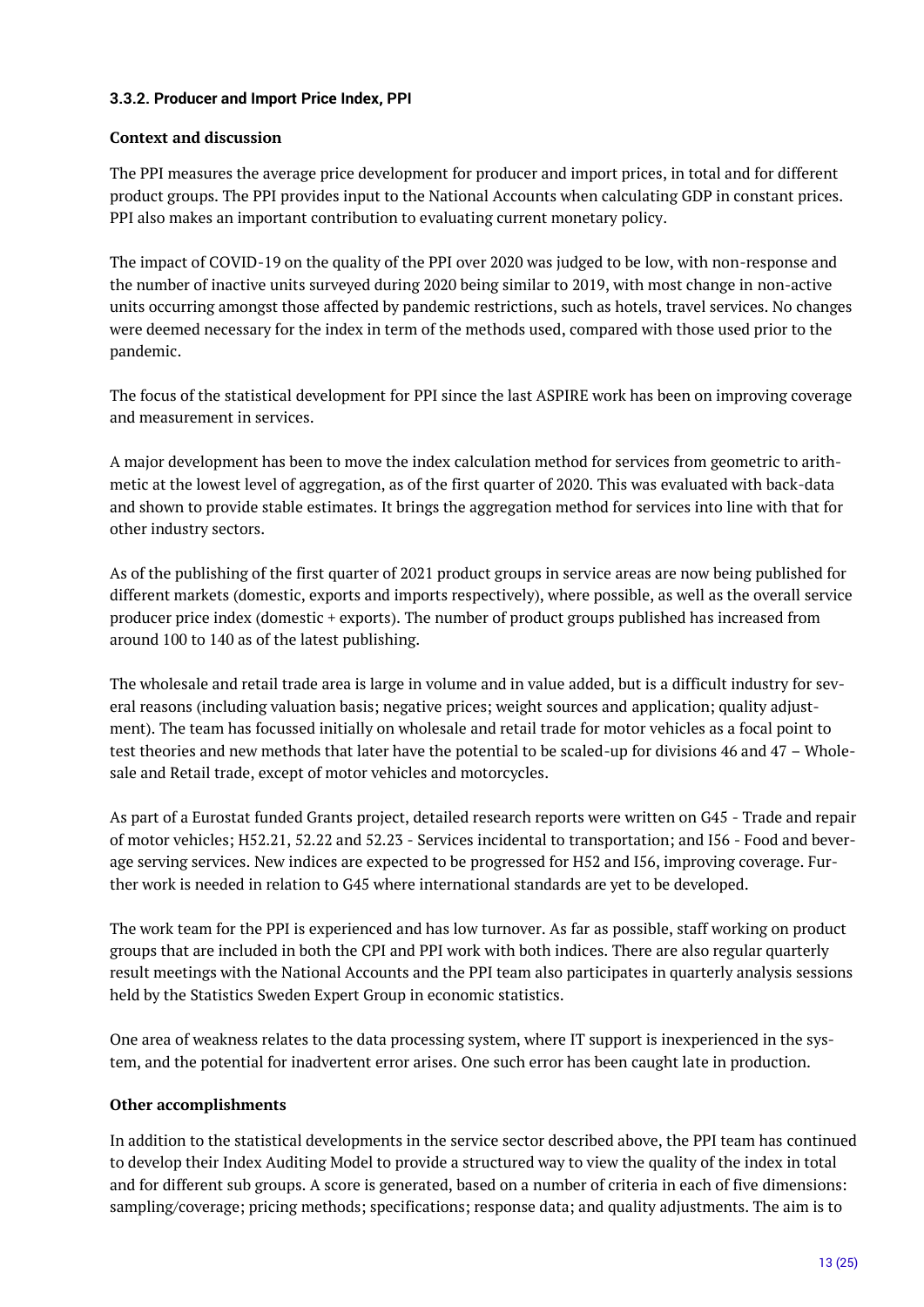use as much quantitative data as possible, and maximise transparency. The audit model is particularly useful as an editing tool for lower level indices, and for prioritising development work.

The value of the Index Auditing Model will depend heavily on the quality of inputs in relation to each of the five dimensions and we encourage further development of these inputs, particularly objective measures.

#### **Progress towards prior recommendations:**

In summary, good progress has been made against most of the four recommendations from the previous report. In the case of the second recommendation, to monitor quality adjustments, an attempt was made but discontinued because of inadequate data, and a new recommendation is made in this round to pursue the appropriate data to implement this recommendation.

1. *Measure the Price of Trade Margins.* We asked the team to continue to develop the measurement of the price of trade margins. Future work has been planned using the Eurostat Grant proposal.

This work has been taken forward and enabled Statistics Sweden to increase its coverage of the service sector with new indices to be progressed for warehousing and support services for transportation (H52) and Food and beverage serving services (I 56). A detailed research paper was also prepared for Trade and repair services of motor vehicles and motorcycles (G45) and an appropriate approach to progress this is still being considered independently of the Eurostat grant.

2. *Monitor Quality Adjustments*. We continued to support a recommendation for a measure comparable to the Implicit Quality Index of the CPI for the PPI.

An attempt was made to develop an Implicit Quality Index for the PPI but was aborted because the approach taken did not sufficiently distinguish adjustments to prices based specifically on quality, from those adjustments made to account for other characteristics such as a change in volume.

3. *Coverage*. The team was asked to continue work to improve the coverage on the imports and exports of services as well as to investigate how to cover the new innovative products that enter the markets. We also asked that possible ways of updating the sample in relation to new businesses, services and new market products be investigated, along with plans to increase response rates for those groups where non-response is a problem for the National Accounts.

Improved coverage of the PPI has been the focus of the work described under recommendation 1 above. It is noted that while the sampling frame is 2 years old, the products produced by these continuing businesses are observed in the survey and updated continuously. New products from businesses new in the last 2 years will not be covered. This may be an issue for areas of rapid product change and new production methods where relatively new firms may quickly build market share, for example as a result of government policy changes. The collection department has been working with strategies to limit non-response which is measured each period. A project analysing non-response to understand the breakdown of short term non-response (where imputation is more viable) and long term non-response, is planned for 2021. Resource constraints in 2020 led to reduced reminders by phone leading to some increase in non-response for the quarterly collection.

4. *Coherence and fitness for purpose.* We asked that the existing list of activities be developed into an action plan, to align the PPI and CPI methodologies and to increase the coherence between the two indices. We also asked that, coherence with other economic statistics important for macro-economic indicators, i.e. price statistics and the National Accounts, be explored.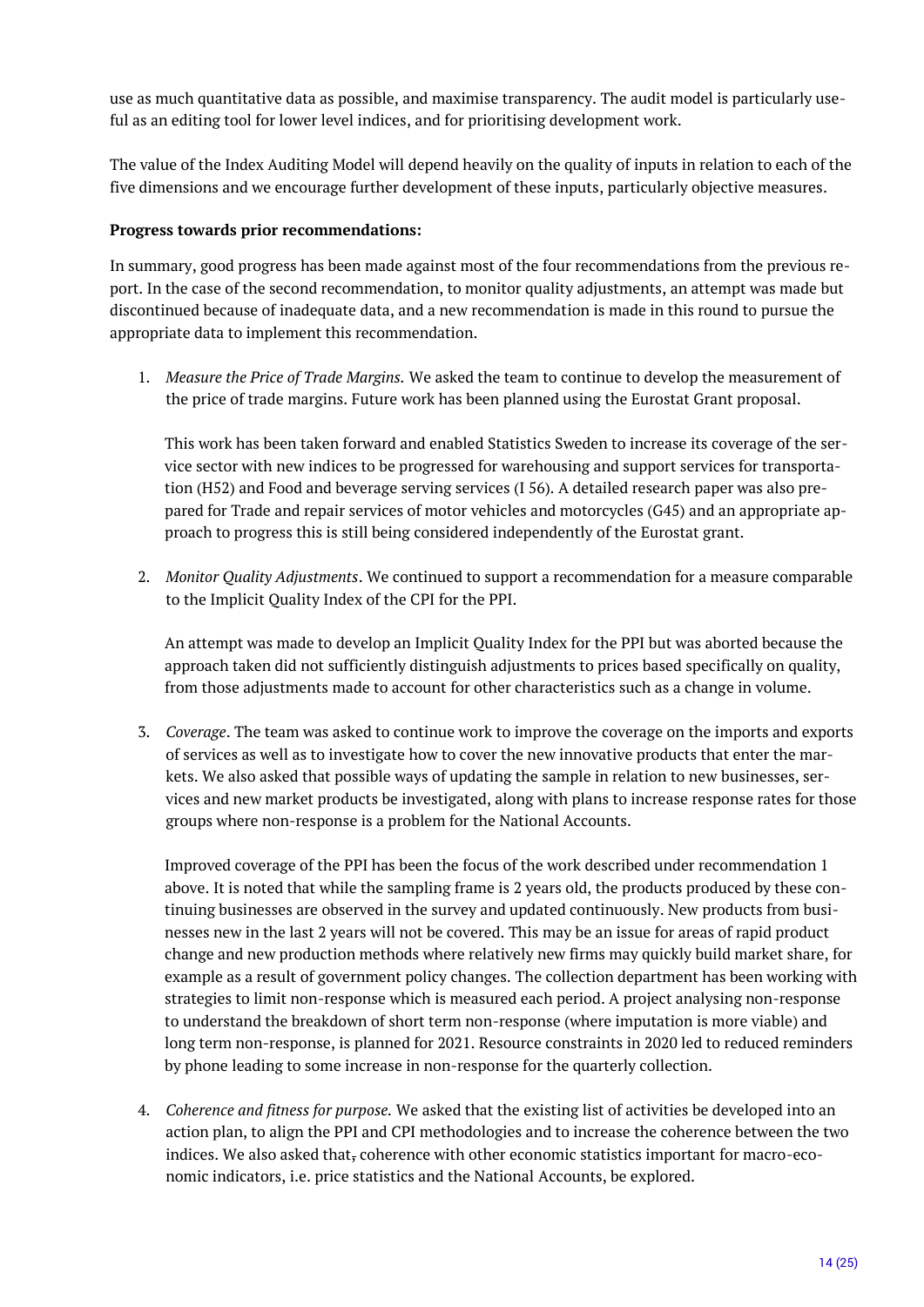PPI staff participate in a variety of activities and groups with the aim of ensuring coherence and fitness for purpose of the PPI. For product groups that appear in the CPI and PPI, staff work with both indices as far as possible. The unit shapes and takes part in the Voorburg Group Task Force – Framework for comparing SPPI and CPI methodologies. PPI representatives are involved in quarterly results meetings of the National Accounts and the quarterly analysis session organised by the Expert Group in economic statistics.

#### **Key recommendations for the coming two years**

- 1. *Index Auditing Model:* This is a very good initiative which provides a structured approach to understanding key sources of uncertainty in the index at various levels. It is being used as an output editing tool to raise issues of concern to senior staff, for training less experienced staff and for planning and prioritising improvement activity. The value of the index will depend heavily on the metadata input to it. It is recommended that there be continued development of these inputs for example the implicit quality indices, and measures of sampling uncertainty discussed separately below. It is also recommended that the audit model results be shared with users in discussions about quality requirements and achieved quality.
- 2. *Implicit quality indices:* An attempt to develop implicit quality indices was aborted as the approach being taken did not adequately distinguish those adjustments made as a result of perceived quality changes and those adjustments made as a result of a changed specification. It is recommended that the feasibility of calculating implicit quality indices that focus more purely on quality adjustments, be studied, with a view to better understanding where and by how much, quality adjustments are impacting data, and as an input to the quality audit index.
- 3. *Sampling uncertainty:* Confidence Intervals for the PPI were calculated in 2008, based on the sampling uncertainty. It is recommended that this exercise be repeated regularly at those levels of aggregation at which indices are provided to users. While the sampling uncertainty is not the only source of possible inaccuracy in the indices, it becomes a more significant source at lower levels of aggregation, and would be a useful and objective input to the Index Auditing Model for these aggregates.
- 4. *IT systems support:* There has been a full turnover of IT support staff for PPI, resulting in the potential for errors in the PPI. A joint review by the product area and IT of how to best mitigate this risk for ongoing production should be undertaken, and a strategy agreed.
- 5. *Documentation:* The Quality Report and the Production of the Statistics document, are clearly written and useful documents that allow users to understand key attributes of the PPI. It is recommended that significant developments such as the move from geometric means to arithmetic means at the lowest level of aggregation, and the backward evaluation of the impact of this, should be referenced in these documents to support users in fully understanding the product.
- 6. *Coverage of service statistics*: The PPI team is encouraged to continue its development work to increase coverage of service statistics both in product groups covered by the suite of PPI and XPI based outputs and also in the measurement of prices for international trade in services.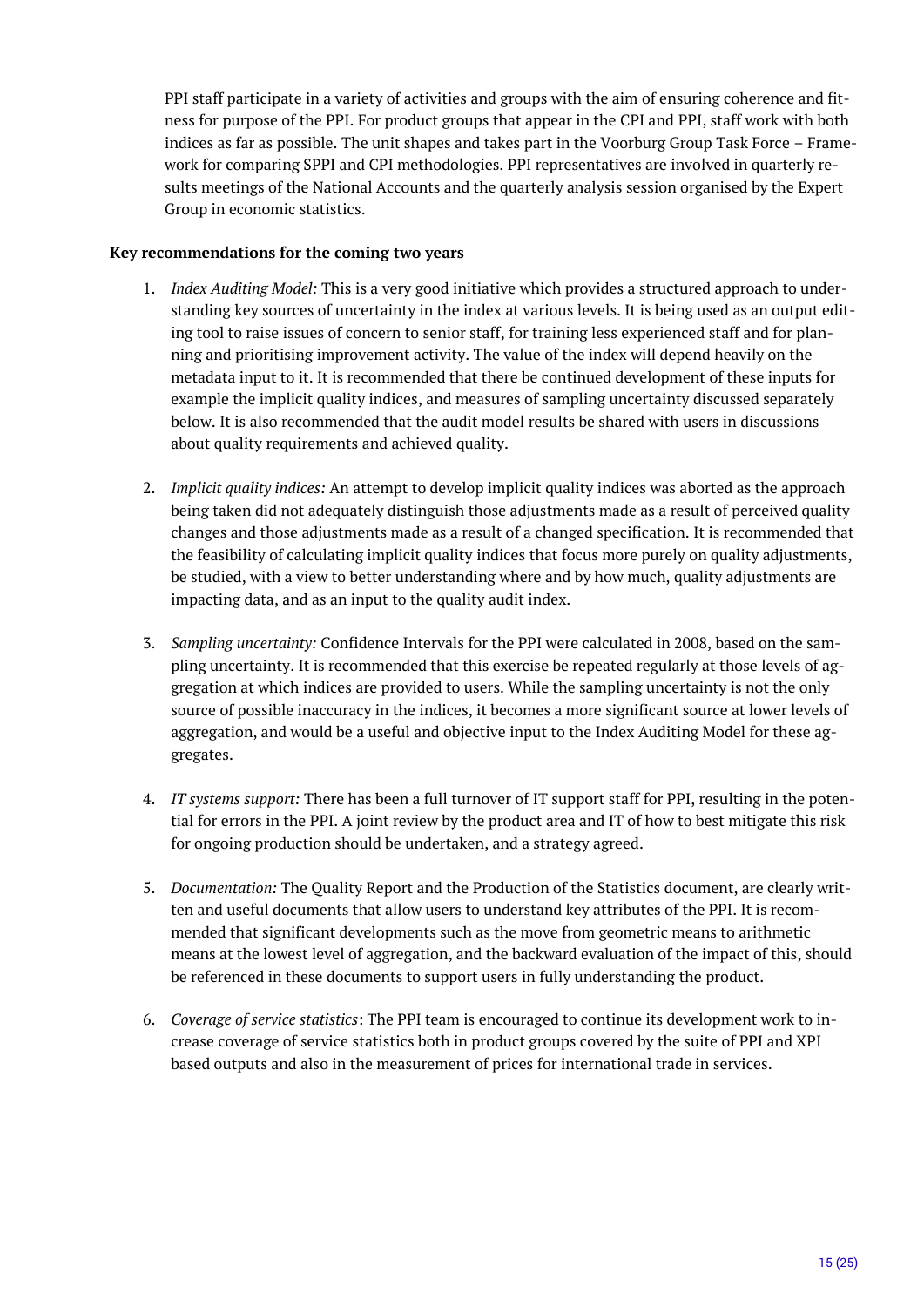#### **Other areas for consideration**

Currently the two price areas, PPI and CPI operate as one unit, leading to substantial opportunity to ensure the coherence in methods, sharing of expertise and so forth between the units. Under the new organisation, the units will be formed into separate sections, although still within the same Economic Statistics and Analysis Department. Particular effort should be made to ensure the benefits of past team work, sharing of expertise and mechanisms to ensure coherence between the two sets of indices, are not lost in the new organisational arrangements.

#### **Figure 2. PPI Ratings, Round 10**

| Sub and sub-subcomponents of Accuracy                 | Average<br>Score<br><b>IPrevious</b><br>Round | Average<br>Score<br>Current<br>Round | C <sub>1</sub><br>Available<br>Expertise | $C2$ .<br>Compliance<br>with standards<br>& best<br>practices | C <sub>3</sub> .<br>Knowledge of<br>requirements,<br>achievements,<br>land<br>improvement<br>needs | C4.<br>Plans for<br>improvement<br>activities | $\overline{C5}$ .<br>Results of<br>improvement<br>activities and<br>findings from<br>other<br>evaluations | C6.<br>Communication to Overall<br>with users and accuracy<br>data suppliers | Importance<br>(single)<br>sources of<br>uncertainty) |
|-------------------------------------------------------|-----------------------------------------------|--------------------------------------|------------------------------------------|---------------------------------------------------------------|----------------------------------------------------------------------------------------------------|-----------------------------------------------|-----------------------------------------------------------------------------------------------------------|------------------------------------------------------------------------------|------------------------------------------------------|
| Overall accuracy                                      | 53                                            | 55                                   | $\circ$                                  | $\overline{\phantom{a}}$                                      | $\circ$                                                                                            | $\blacksquare$                                |                                                                                                           | ▴                                                                            |                                                      |
| Sources of uncertainty:                               | 55                                            | 56                                   |                                          |                                                               |                                                                                                    |                                               |                                                                                                           |                                                                              |                                                      |
| -Sampling                                             | 55                                            | 55                                   | $\overline{\phantom{a}}$                 | $\blacksquare$                                                | $\blacksquare$                                                                                     | ▲                                             |                                                                                                           | ▲                                                                            | н                                                    |
| -Frame coverage                                       | 58                                            | 60                                   | $\overline{\phantom{a}}$                 | $\overline{\phantom{a}}$                                      | O                                                                                                  | $\circ$                                       | $\circ$                                                                                                   | $\circ$                                                                      | м                                                    |
| -Measurement                                          | 53                                            | 58                                   | $\blacksquare$                           | $\overline{\phantom{a}}$                                      | $\circ$                                                                                            | $\circ$                                       |                                                                                                           |                                                                              | н                                                    |
| -Non-response                                         | 57                                            | 52                                   | $\overline{\phantom{a}}$                 | $\circ$                                                       | $\circ$                                                                                            | $\circ$                                       |                                                                                                           |                                                                              |                                                      |
| -Data processing                                      | 58                                            | 55                                   | $\circ$                                  | $\blacksquare$                                                | $\blacksquare$                                                                                     | $\circ$                                       |                                                                                                           |                                                                              | м                                                    |
| -Model assumptions                                    | 52                                            | 53                                   | $\overline{\phantom{a}}$                 | $\blacksquare$                                                | $\circ$                                                                                            | $\circ$                                       |                                                                                                           | ▲                                                                            | н                                                    |
| Preliminary statistics compared with final statistics | N/A                                           | N/A                                  | N/A                                      | N/A                                                           | N/A                                                                                                | N/A                                           | N/A                                                                                                       | N/A                                                                          |                                                      |

|            |      | Ratings |           |           |                         | <b>Importance to Overall accuracy</b> |            |          |
|------------|------|---------|-----------|-----------|-------------------------|---------------------------------------|------------|----------|
|            |      |         |           |           | Not applicable<br>(N/A) | Low $(L)$                             | Medium (M) | High (H) |
| Weak       | Fair | Good    | Very good | Excellent | Weights                 |                                       |            |          |
| <b>1.Z</b> | 3.4  | 5.6     | 7.8       | 9.10      |                         |                                       |            |          |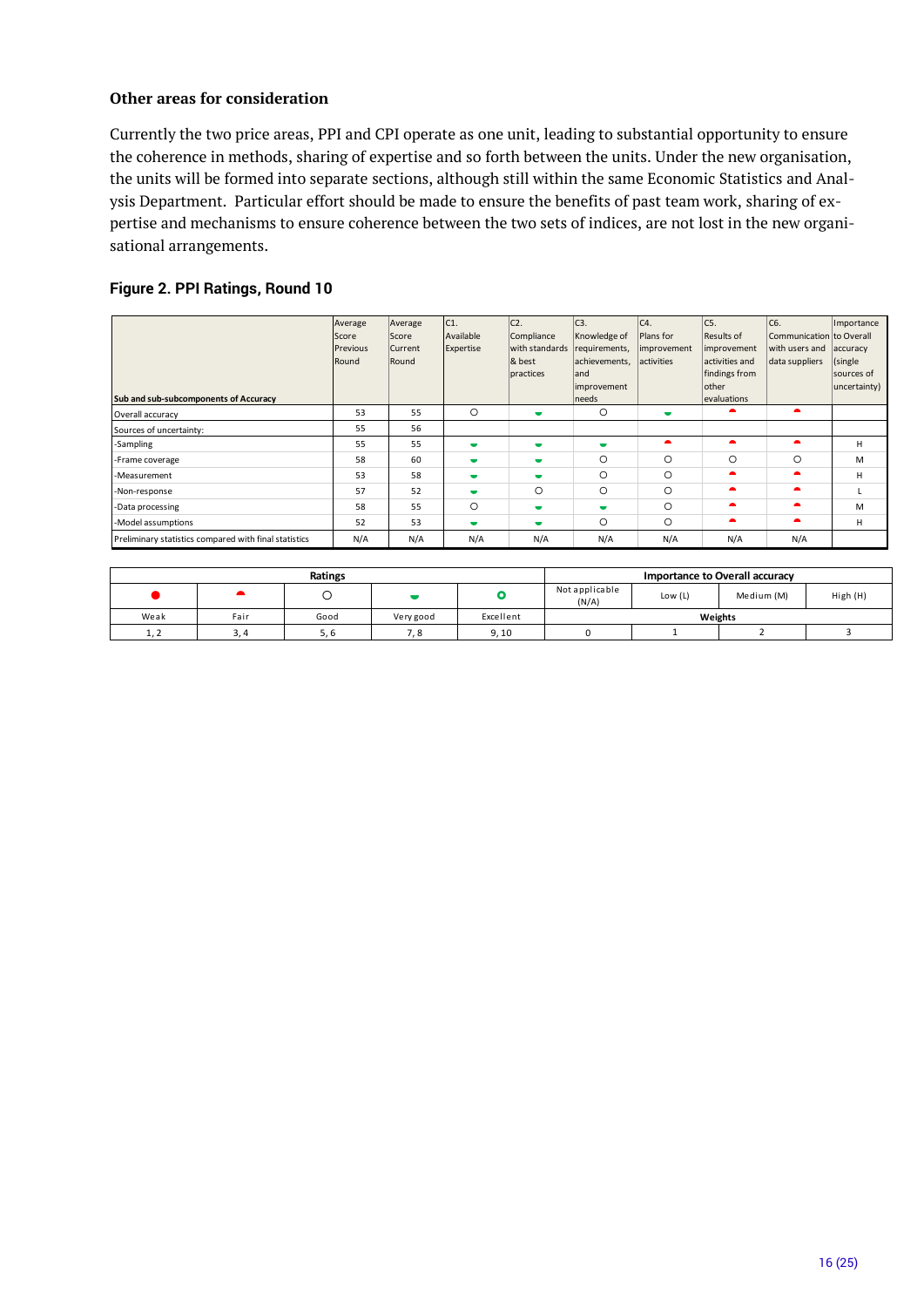#### <span id="page-16-0"></span>**3.3.3. Statistical Business Register, SBR**

#### **Context and discussion**

The Statistical Business Register is Statistics Sweden's base register for businesses. It contains business units and linking variables to other base registers, as well as links to other statistical registers. The situation register is produced quarterly in March, May, August and November as a basis for frames for statistical surveys, and is the object of the ASPIRE review. The SBR now supports the following unit types: Legal Unit, Local Unit, Enterprise Unit, Kind of Activity Unit, and Local Kind of Activity Unit.

The variables in the register vary depending on the type of unit but the main types are: identification, demography, stratification information, links to other registers and relationships between unit types. The register is updated with new legal entities as they are fed through from the Tax Agency. All units with more than one location are surveyed to update the population of local units. Profiling is the process for converting legal entities to Enterprise units and Kind of Activity Units. Profiling for large and complex units is done by the Large Case Unit and involves contact with the business. This profiling is regularly refreshed with continuous updating applied to the register as appropriate. Desktop profiling is undertaken for units below this cut off but with significant secondary or ancillary activity. Smaller units are assumed to be have a simple structure.

Relationships between the Business Register Unit and its key providers, particularly the Tax Agency, are good. The flow of information from the Tax Agency to the SBR data is timely and there has been no impact of COVID-19 to the smooth flow of data.

In addition to accurately reflecting the number and structure of businesses operating in Sweden, key quality issues for the SBR in terms of its use as a frame for business surveys are the accuracy and completeness of auxiliary information, particularly industry codes (provided by the Tax Agency), size information (turnover from VAT, and employment by location from PAYE), and activity status ( i.e. whether economically active.) While these are all believed to be of good quality and are amended as appropriate through maintenance procedures, there do not appear to be structured processes for feeding back information from survey areas where this can be used in the register, for example for units from the take all strata of surveys. Nor is there regular feedback from survey areas of estimated quality of industry codes, size, or activity status flags.

There is regular information provided by the SBR to business survey units with each quarterly snap shot of the frame, on the changes in population demographics. However, areas conducting sub-annual surveys, do not use quarterly updates of their frames even though these are available. Instead, they update their samples annually.

#### **Other accomplishments**

Since the last ASPIRE round, there have been three key developments for SBR. The first is the re-engineering of the SBR processing system. The new BR database has been launched together with a new application for loading and processing data, making loading more transparent and flexible, and better able to meet user needs. Data loading has sped up processing and allows increased focus on organisational change in businesses, as well as prioritising of units that are most important, and allowing for more senior management input.

The second is the addition of the monthly PAYE tax return data to the register providing a timely employment related size measure and a source of employment data where employment number is missing from the register. Changes in the monthly data, by location have the potential to be a quick indicator of units that have changed structure for maintenance follow up.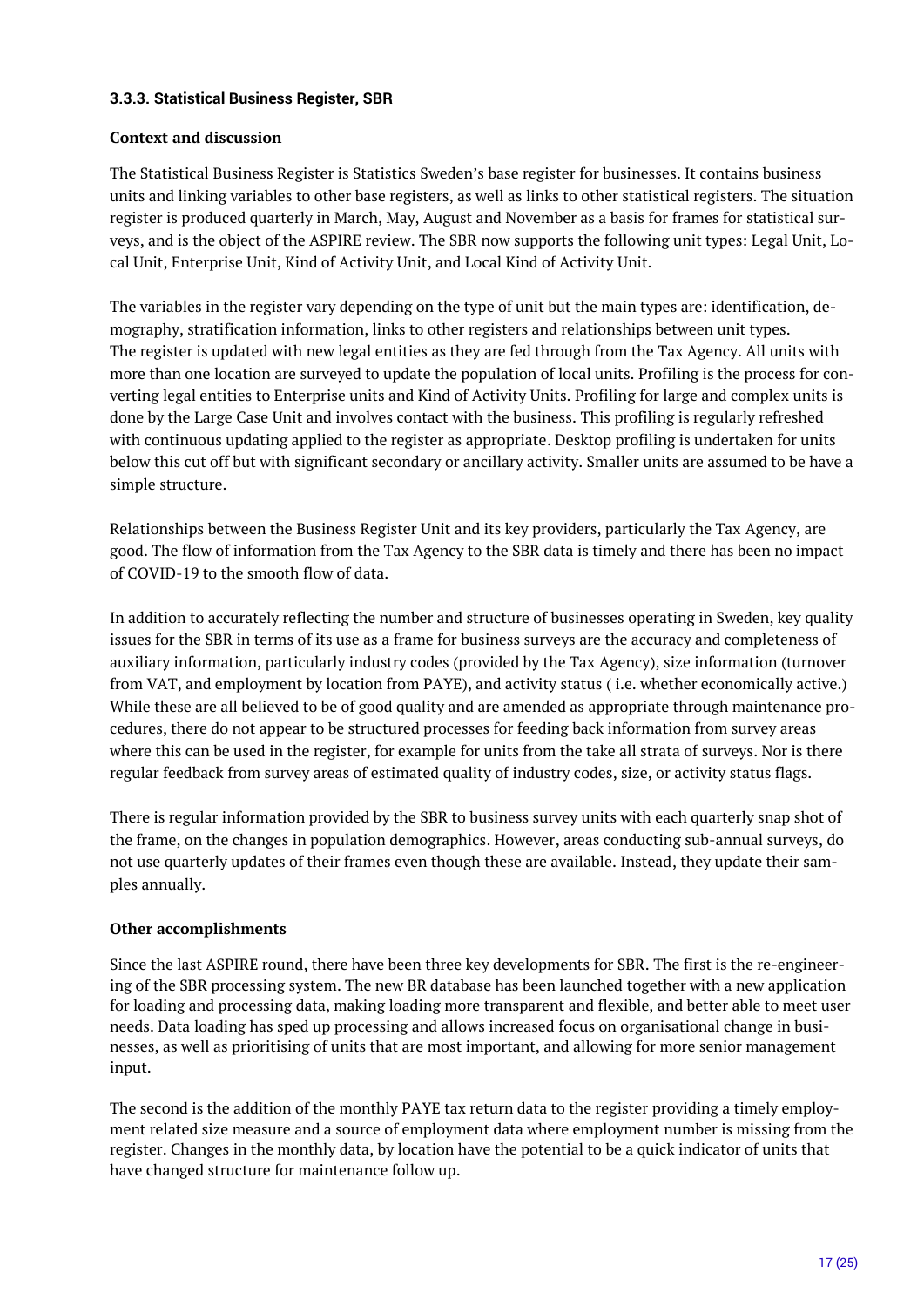Thirdly, profiling of the largest, most complex business units (about 180 enterprise groups) by direct contact, has continued and a major project, SAMSTAT has been set up to implement the changed structures in business surveys, with the aim of all statistics with 2022 reference year being based on the profiled population. Units with large secondary or ancillary activities will be desk profiled (about 470 enterprise groups and 300 municipalities) and for the remainder, a simple structure will be assumed with group equalling enterprise.

#### **Progress towards prior recommendations**

- 1. *Conclude the re-engineering project and the profiling of large businesses. Develop an implementation strategy for profiling*: Re-engineering was completed Nov 2019. Profiling has continued and the SAMSTAT project has developed an implementation strategy for business surveys. Work on backcasting data to 2000 based on the Kind of Activity Unit of profiled units is underway. The SBS (enterprise based) is already using profiled units.
- 2. *We asked the SBR unit to liaise with survey areas on key requirements to ensure quarterly frames are usable and used. This would include implementation of an activity status code, and a centralised approach to frame validation to reconcile differences between quarterly frames. We also asked SBR to set up quality monitors of the SBR from those surveys using it.* Although the implementation of PAYE data does provide a further source for setting an activity status code, to date other priorities have taken precedence over both components of this recommendation. Feedback of register related information from business survey areas to the SBR is limited.
- 3. *A review of the size and design of the business units survey in the light of the potential for automating detection of likely new locations using employee address information was recommended*. Units are added to the business units survey if auxiliary information indicates a unit recorded with one location may actually have multiple locations. PAYE will be a fast source of this information from 2020 on.

#### **Key recommendations for the coming two years**

- 1. A strategy for evaluating the impact of profiling large businesses on the quality of business surveys should be considered with a view to judging the effort appropriate to allocate for the ongoing profiling and associated maintenance program.
- 2. The business register unit should work with business areas running sub annual surveys to identify the impediments to using the quarterly refresh of their frames, with a view to reducing these impediments.
- 3. The business register unit should develop structured processes for the feedback to the register of information obtained from surveys that is able to be fed back. In particular feedback relating to large businesses falling within the 'Take all' strata of surveys should be fed back to the register where the quality of the information is judged adequate.
- 4. The feasibility of collecting quality monitoring information for the SBR from business survey sources should be investigated. This would include measures such as percent misclassified to industry by size, and correct industry; percent with missing or misleading size information; and percent inactive by industry and size. This would help ensure the quality of the register information remained 'in control' and help prioritise improvement activities.
- 5. The business register has made some progress on a web application to reduce respondent load in reporting changes to business location information. This initiative should be pursued in line with corporate infrastructure development.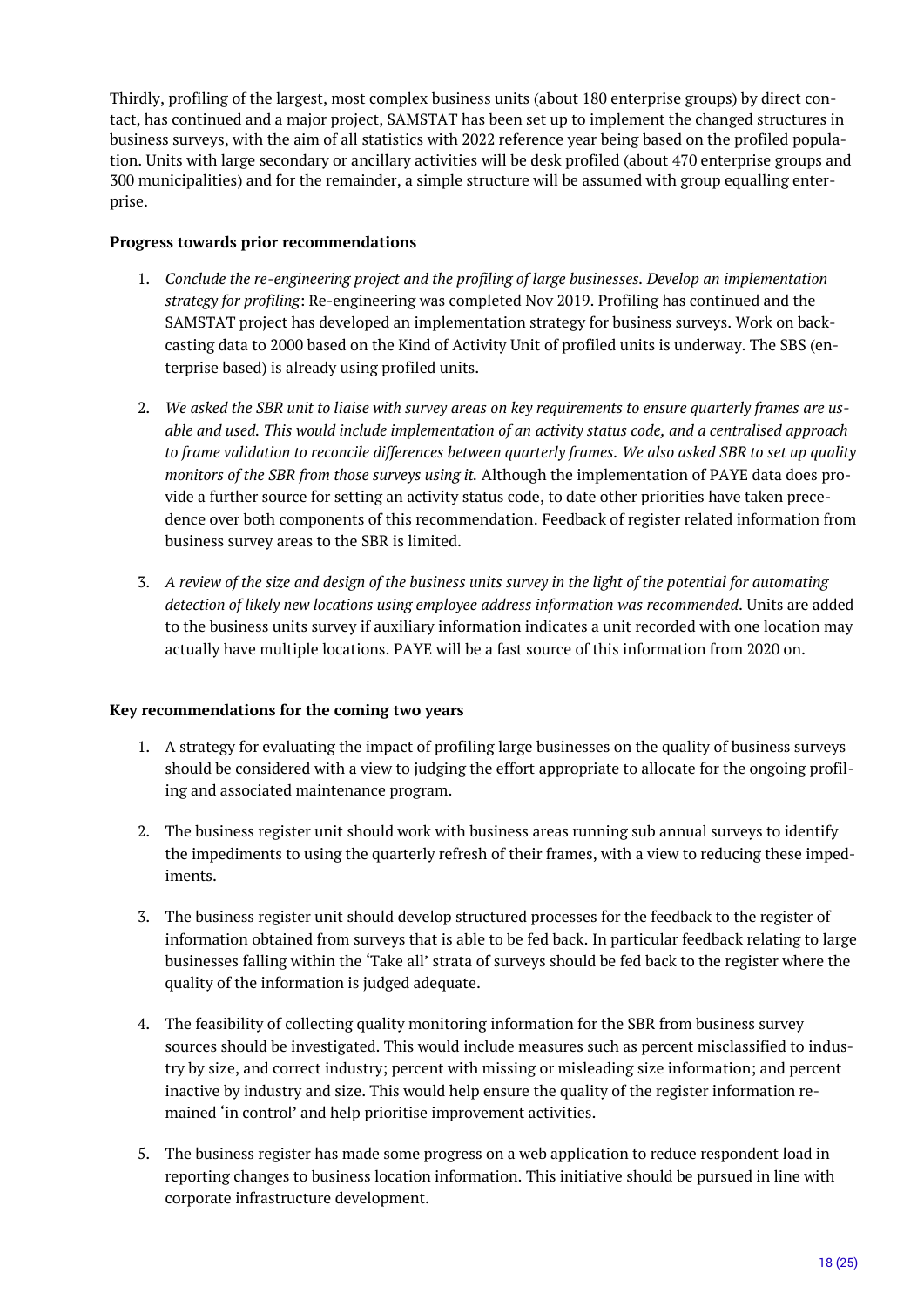#### **Other areas for consideration**

The business area should continue to be proactive in helping build the relationship between their data providers, particularly the Tax Agency, and Statistics Sweden.

# **Figure 3. SBR Ratings, Round 10**

| Sub and sub-subcomponents of Accuracy             | Average<br>Score<br>Previous<br>Round | Average<br>Score<br>Current<br>Round | C1 <br>Available<br>Expertise | C <sub>2</sub><br>Compliance<br>with standards<br>& best<br>practices | C <sub>3</sub> .<br>Knowledge of<br>requirements,<br>achievements,<br>land<br>improvement<br>needs | C4.<br>Plans for<br>improvement<br>activities | C5.<br>Results of<br>improvement<br>activities and<br>findings from<br> other<br>evaluations | C6.<br>Communication to Overall<br>with users and<br>data suppliers | Importance<br>accuracy<br>(single)<br>sources of<br>uncertainty) |
|---------------------------------------------------|---------------------------------------|--------------------------------------|-------------------------------|-----------------------------------------------------------------------|----------------------------------------------------------------------------------------------------|-----------------------------------------------|----------------------------------------------------------------------------------------------|---------------------------------------------------------------------|------------------------------------------------------------------|
| Overall accuracy                                  | 55                                    | 63                                   | ٠                             | $\blacksquare$                                                        | $\circ$                                                                                            | $\overline{\phantom{a}}$                      | $\circ$                                                                                      | $\circ$                                                             |                                                                  |
| Sources of uncertainty:                           | 58                                    | 61                                   |                               |                                                                       |                                                                                                    |                                               |                                                                                              |                                                                     |                                                                  |
| -Sampling                                         | N/A                                   | N/A                                  | N/A                           | N/A                                                                   | N/A                                                                                                | N/A                                           | N/A                                                                                          | N/A                                                                 |                                                                  |
| -Coverage                                         | 62                                    | 62                                   | $\overline{\phantom{a}}$      | $\blacksquare$                                                        | $\circ$                                                                                            | $\Omega$                                      | $\blacktriangle$                                                                             | O                                                                   | н                                                                |
| -Measurement                                      | 58                                    | 62                                   | ٠                             | $\blacksquare$                                                        | $\circ$                                                                                            | $\circ$                                       | $\circ$                                                                                      | O                                                                   | н                                                                |
| -Non-response                                     | 47                                    | 40                                   | O                             | $\circ$                                                               | ▴                                                                                                  | $\bullet$                                     |                                                                                              | $\circ$                                                             |                                                                  |
| -Data processing                                  | 62                                    | 65                                   | $\overline{\phantom{a}}$      | $\circ$                                                               | $\blacksquare$                                                                                     | $\overline{\phantom{a}}$                      | $\circ$                                                                                      |                                                                     | н                                                                |
| -Model assumptions                                | 52                                    | 63                                   | $\overline{\phantom{a}}$      | $\blacksquare$                                                        | $\circ$                                                                                            | $\overline{\phantom{a}}$                      | $\circ$                                                                                      | O                                                                   | M                                                                |
| Preliminary register compared with final register | N/A                                   | N/A                                  | N/A                           | N/A                                                                   | N/A                                                                                                | N/A                                           | N/A                                                                                          | N/A                                                                 |                                                                  |

|      |      | Ratings |           |           |                         | Importance to Overall accuracy |            |          |  |
|------|------|---------|-----------|-----------|-------------------------|--------------------------------|------------|----------|--|
|      |      |         |           |           | Not applicable<br>(N/A) | Low $(L)$                      | Medium (M) | High (H) |  |
| Weak | Fair | Good    | Very good | Excellent |                         | Weights                        |            |          |  |
| 1, 2 | 3.4  | 5.6     | 7.8       | 9.10      |                         |                                |            |          |  |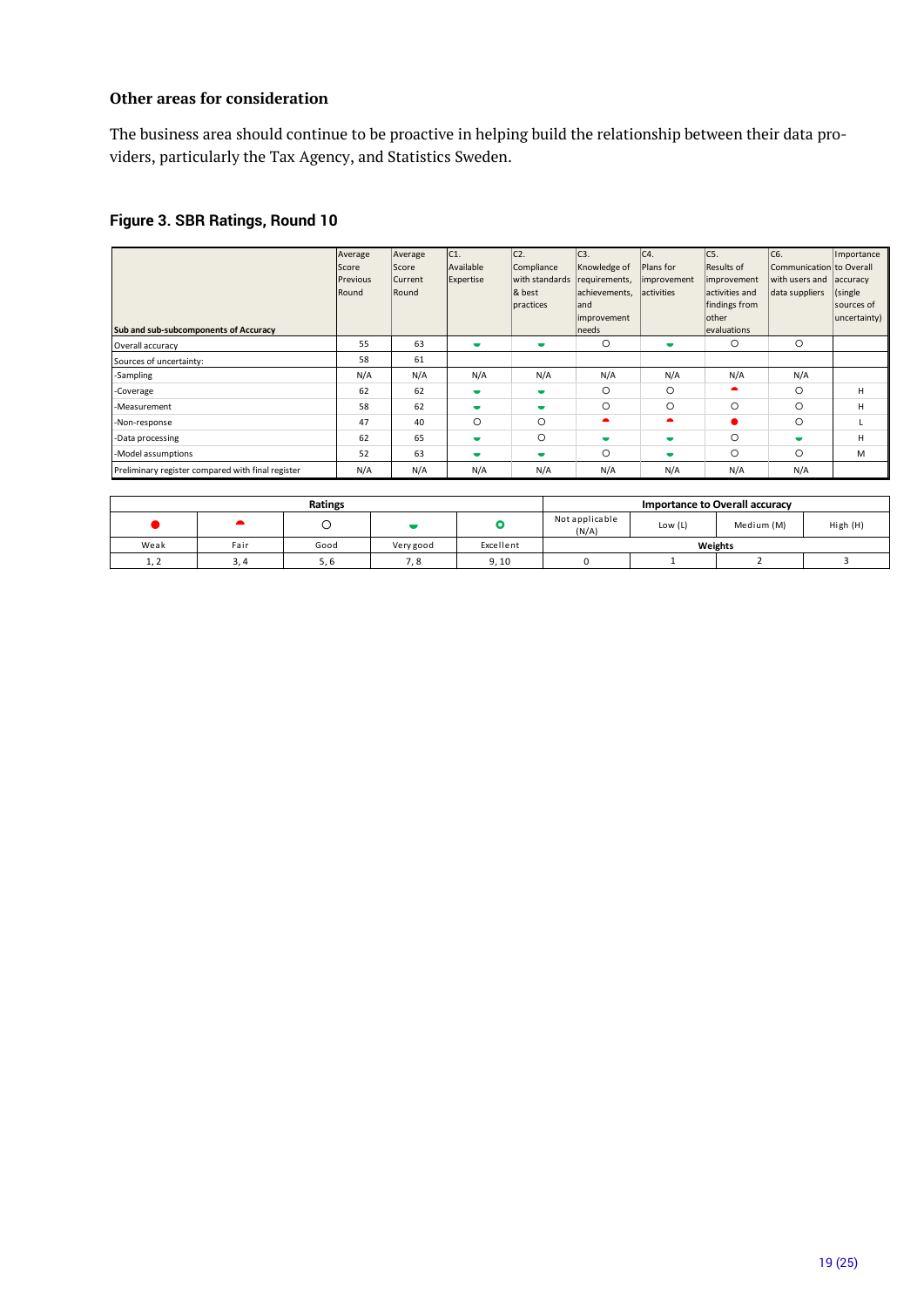#### <span id="page-19-0"></span>**3.3.4. Quarterly Gross Domestic Product, GDP-Q**

#### **Context and discussion**

The GDP-Q estimates are produced from a very large and complex set of inputs and are compiled using recognised international standards. They provide the fundamental measures of growth for the economy and are among Statistics Sweden's key products.

In this review, we looked particularly at the impact of COVID-19 on the quality of GDP estimates and the use of turnover data to model household consumption.

The SAMSTAT project, which is introducing profiling of large companies in the Statistical Business Register, will produce major benefits for national accounts who are a major customer for this work.

The period since our last review has been one of significant development for GDP-Q, which we summarise below. Earlier publication of the estimates will, in particular, have been welcomed by users, and have enhanced Statistics Sweden's reputation. The recommendations that we make are focused on some fundamental aspects of the accounts and will require close working with other areas of the office, including business surveys, and IT. The new organisation structure should help this.

#### **Progress towards prior recommendations**

- 1. *Household Consumption Data*. In the absence of a Household Budget Survey a sufficient and more robust data source solution needed to be found, using the experience of other statistical offices. We suggested this might come from the supply side and sources such as scanner data should be investigated. A Task Force has been formed to take forward the development of estimates based on turnover data.
- 2. *Quarterly Business Survey*. We were concerned that in the absence of a survey, quarterly GDP may not accurately pick up turning points in the economy. We recommended that consideration be given to carrying out this survey as soon as possible. We understand that work has progressed on the design of a survey which will begin next year. In the meantime, estimates are being made using VAT data.
- 3. *Implementation strategy for the new IT system*. We were concerned that implementing the new IT system could add to risk, and national accounts needed to start thinking about how best to mitigate against the risk to their operations. We have learned that implementation of the new IT system has been delayed. This year compilations are being made in both the old and new systems, to ensure data quality.

#### **Other accomplishments**

- 1. A 'flash estimate', an early estimate of the quarterly estimate, together with monthly estimates, began to be published from May 2020, advancing publication by three weeks from the regular publication. This has driven improvements in timeliness of some source data, e.g. local authority data.
- 2. Adjustments have been made to components of the national accounts, for example output for the health sector, to allow for changes in economic behaviour due to the pandemic.
- 3. Work has taken place to harmonise the National Accounts with the Balance of Payments, which has improved the quality of both sets of statistics. Work is continuing to harmonise with the financial accounts.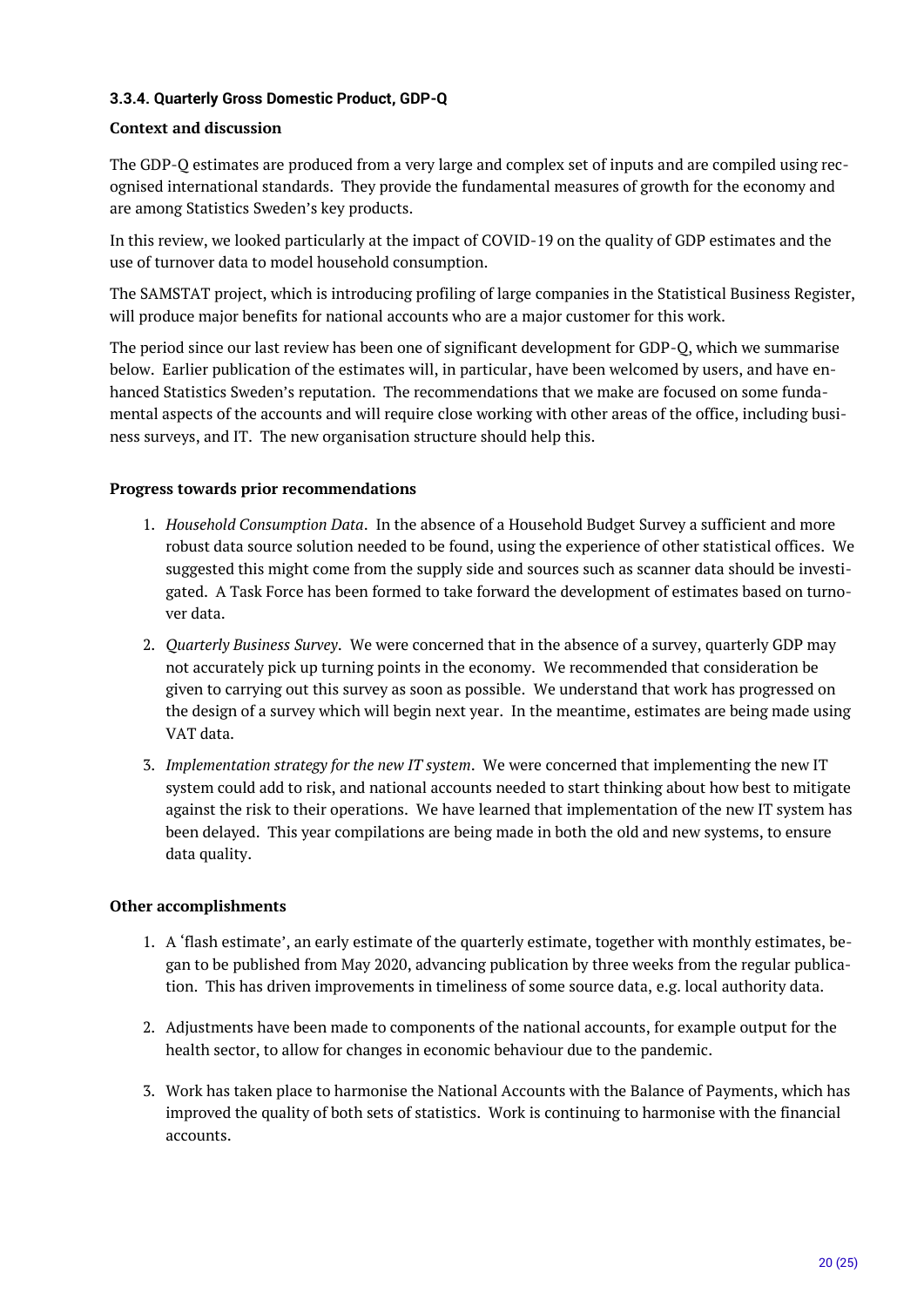- 4. Quarterly data from the VAT system is being used as a source for a number of industries and to validate production and value added for the business sector, improving the quality of the flash estimates and the quarterly estimates.
- 5. Co-operation with the Large Case Unit associated with the SBR has improved the coherence and the quality of some of the source data.
- 6. Quarterly meetings of all producers of economic statistics are now held to improve the coherence of the economic picture.
- 7. There has been a significant advance in the publication of the annual accounts, by six months, which is in time to inform the autumn budget. Publication dates for quarterly GDP have been coordinated with the Production Value Index and the Household consumption indicator, enabling a coherent story to be told of the drivers of economic growth.

#### **Key recommendations for the coming two years**

- *1. COVID-19*
	- a. The pandemic is thought to have had only a slight effect on the quality of the national accounts, with response rates of business surveys holding up well, and most of the impact being seen in changes to consumer and business behaviour, which require changes to modelling assumptions. These will need to be reviewed carefully as the economy recovers to ensure they remain relevant.
	- b. There will be a need to work with survey sources to use business demography data on births to ensure these are picked up as the economy recovers.
	- c. There will be a need to manage the almost inevitable increase in volatility of seasonally adjusted data that the disruption to seasonality and trading day effects etc. will cause, probably for a number of quarters to come. There is a need to ensure methodological resources are adequate to explore impacts and alternative estimation strategies.
	- d. There is a need for the team to be open in communication with users about these issues.
- 2. *Quarterly Structural Business Survey.* We note the progress being made to introduce a new survey next year as part of the redesign of Economic Statistics. Given the concern that in its absence, quarterly GDP may not accurately pick up turning points in the economy, we recommend that priority continue to be given to this work.
- *3. Household consumption.* Validate the new method using turnover data to ensure that it is a good approximation to household consumption.
- 4. *New IT systems.* Carefully manage the delivery of the new system, ensuring adequate acceptance testing of the system and the documentation for those left to support it, and training of the GDP team. Ensure that national accounts has access to continuing IT expertise for post implementation modifications, and monitor its impact on the statistics.
- 5. *Regular revisions analysis.* Use the new IT system to produce regular analysis for users of revisions, by size and type, over time.
- **6.** *Quality report: non-response.* State explicitly in the Quality Report for GDP that non-response in surveys has an impact on GDP-Q and is discussed in the QDs of surveys; and state explicitly the initiatives that are being tackled collaboratively to mitigate these impacts on GDP-Q.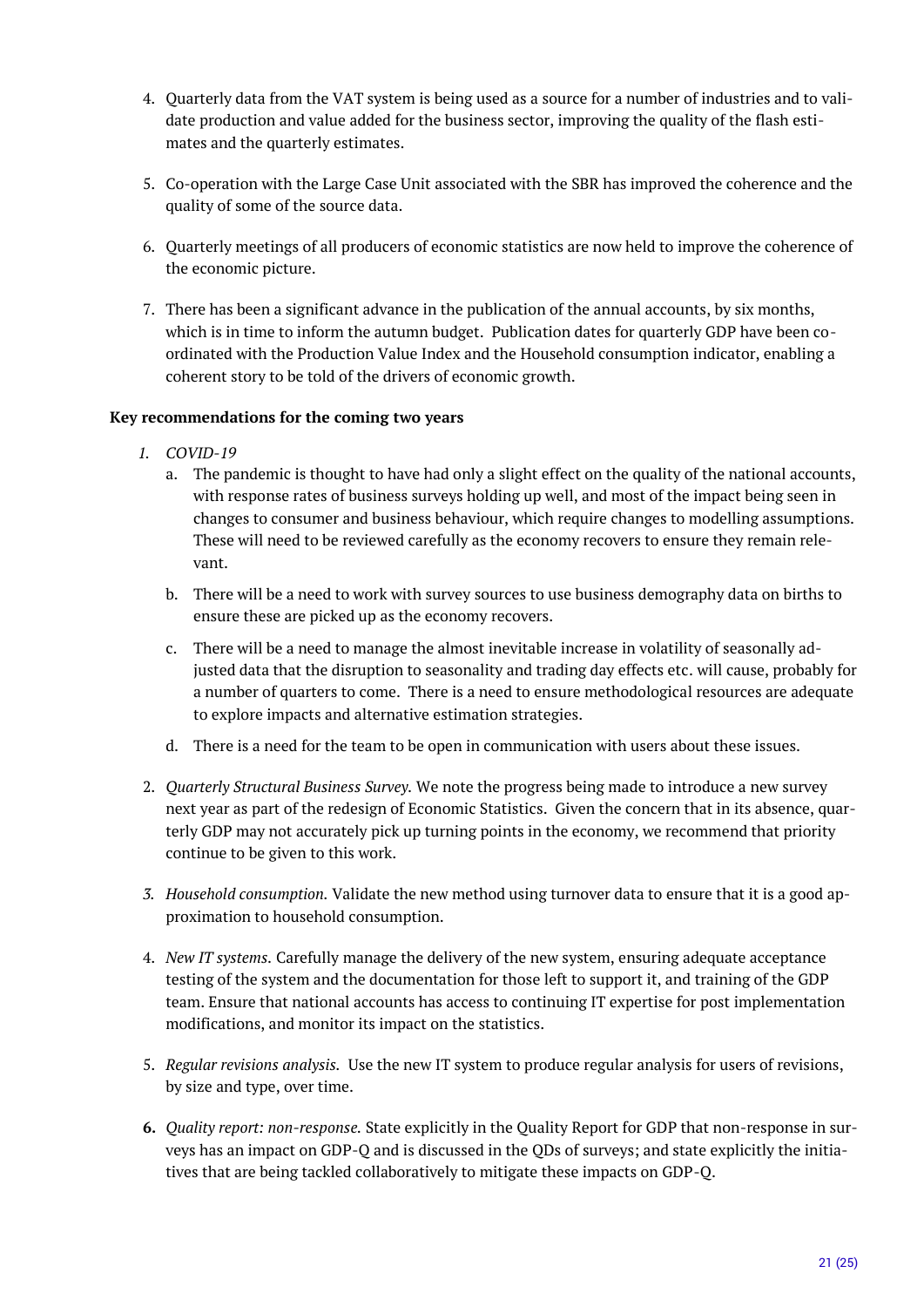# **Figure 4. GDP-Q Ratings, Round 10**

| Sub and sub-subcomponents of Accuracy                 | Average<br>Score<br>Previous<br>Round | Average<br>Score<br>Current<br>Round | C <sub>1</sub><br>Available<br>Expertise | C <sub>2</sub><br>Compliance<br>with standards<br>& best<br>practices | C <sub>3</sub> .<br>Knowledge of<br>requirements,<br>achievements,<br>land<br>improvement<br>needs | C4.<br>Plans for<br>improvement<br>activities | IC5.<br>Results of<br>improvement<br>activities and<br>findings from<br>other<br>evaluations | C6.<br>Communication to Overall<br>with users and<br>data suppliers | Importance<br>accuracy<br>(single<br>sources of<br>uncertainty) |
|-------------------------------------------------------|---------------------------------------|--------------------------------------|------------------------------------------|-----------------------------------------------------------------------|----------------------------------------------------------------------------------------------------|-----------------------------------------------|----------------------------------------------------------------------------------------------|---------------------------------------------------------------------|-----------------------------------------------------------------|
| Overall accuracy                                      | 55                                    | 58                                   | $\circ$                                  | $\circ$                                                               | $\circ$                                                                                            | $\bullet$                                     | c                                                                                            | $\circ$                                                             |                                                                 |
| Sources of uncertainty:                               | 55                                    | 57                                   |                                          |                                                                       |                                                                                                    |                                               |                                                                                              |                                                                     |                                                                 |
| -Sampling                                             | 42                                    | 47                                   | $\blacksquare$                           | $\blacktriangle$                                                      | $\circ$                                                                                            | $\circ$                                       | $\bullet$                                                                                    | $\circ$                                                             |                                                                 |
| -Frame coverage                                       | 62                                    | 52                                   | $\blacksquare$                           | $\blacktriangle$                                                      | $\circ$                                                                                            | $\blacksquare$                                | ●                                                                                            | O                                                                   | M                                                               |
| -Measurement                                          | 52                                    | 65                                   | $\blacksquare$                           | $\blacksquare$                                                        | $\circ$                                                                                            | $\overline{\phantom{a}}$                      | $\circ$                                                                                      | O                                                                   | н                                                               |
| -Non-response                                         | 47                                    | 47                                   | $\Omega$                                 | $\circ$                                                               | $\circ$                                                                                            | $\bullet$                                     | ∙                                                                                            | O                                                                   |                                                                 |
| -Data processing                                      | 55                                    | 55                                   | $\Omega$                                 | $\blacksquare$                                                        | $\circ$                                                                                            | $\overline{\phantom{a}}$                      | ∙                                                                                            | O                                                                   | M                                                               |
| -Model assumptions                                    | 62                                    | 62                                   | $\overline{\phantom{a}}$                 | $\circ$                                                               | $\circ$                                                                                            | $\bullet$                                     | $\circ$                                                                                      | O                                                                   | н                                                               |
| Preliminary statistics compared with final statistics | 67                                    | 63                                   | $\bullet$                                | $\circ$                                                               | ▬                                                                                                  | $\overline{\phantom{a}}$                      | $\circ$                                                                                      | $\circ$                                                             |                                                                 |

|      |      | Ratings |           | Importance to Overall accuracy |                         |         |            |          |  |
|------|------|---------|-----------|--------------------------------|-------------------------|---------|------------|----------|--|
|      |      |         |           |                                | Not applicable<br>(N/A) | Low (L) | Medium (M) | High (H) |  |
| Weak | Fair | Good    | Very good | Excellent                      | Weights                 |         |            |          |  |
| 1, 2 |      | J. L    |           | 9,10                           |                         |         |            |          |  |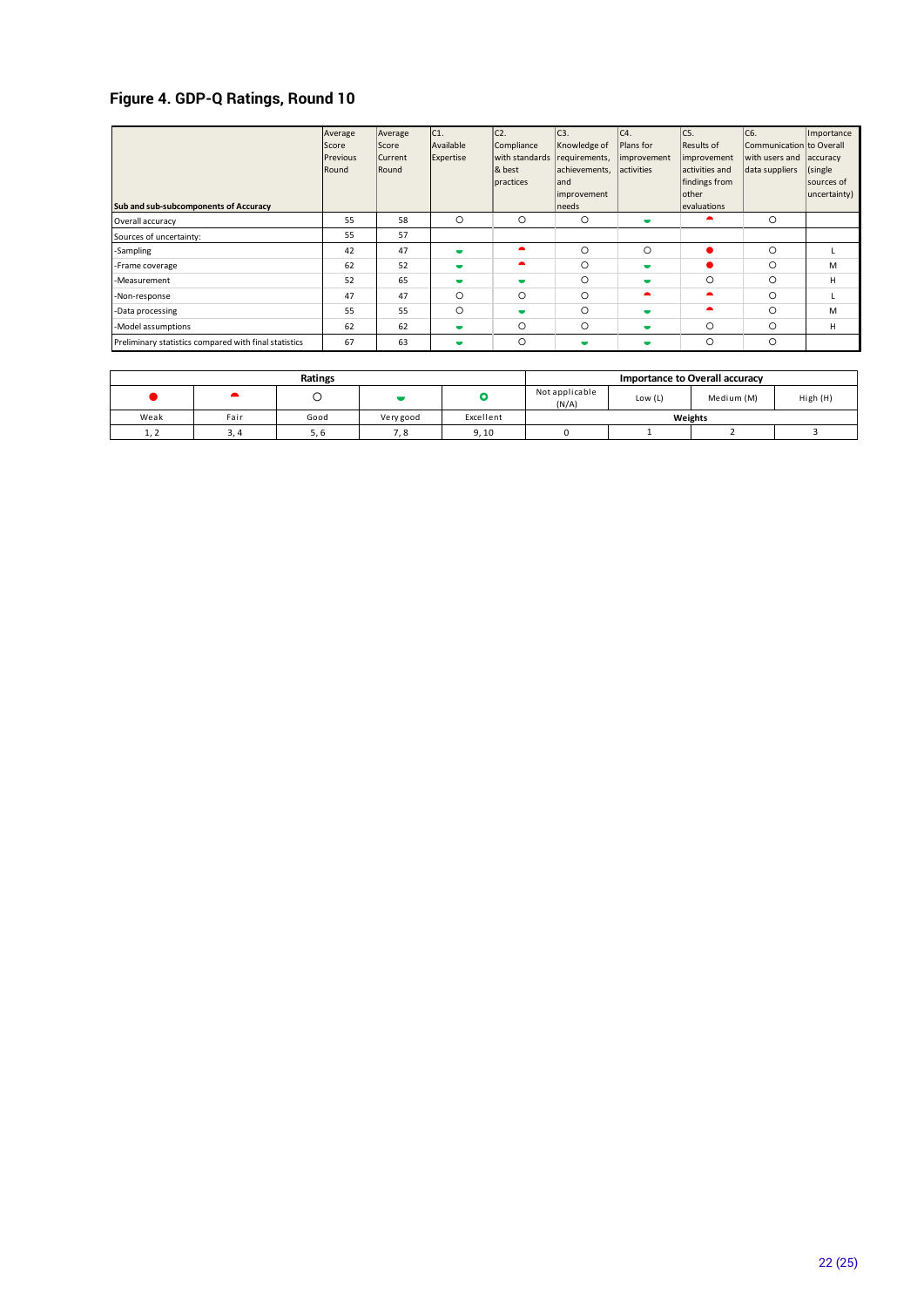# <span id="page-22-0"></span>**4. Cross-Cutting Issues and Recommendations**

## <span id="page-22-1"></span>**4.1 Statistical Leadership**

The new organisational structure provides the stimulus to develop statistical leadership throughout the organisation. We encourage Statistics Sweden to:

- 1. Use the opportunity of the reorganisation to encourage statistical leadership at all levels of the organisation, so that each subject matter area is outward looking, able to spend time with users, identify new opportunities for relevance, and problem solve issues. Use the central methodological unit to actively build the methodological capability across the agency and to ensure a methodological presence in corporate decision making.
- 2. Ensure there is clear messaging to staff, especially senior staff, about the role, goals and values of the organisation so that they are empowered to make decisions and take risks in a dynamic environment in line with the roles, goals and values, and, where possible back this up with clear policy statements.
- 3. Ensure those involved in 'business as usual' understand where the organisation is going and why, and are kept up to date about progress being made. Risks associated with significant products that will continue to operate on tight budgets and legacy systems while new approaches and infrastructure are developed, will need to be actively managed.

## <span id="page-22-2"></span>**4.2 The impact of COVID-19**

The COVID-19 pandemic has had a significant impact on statistical production. We encourage the office to:

- 1. Reflect on how this experience can help them adapt to the vision of a more responsive agency they are now pursuing.
- 2. Ensure that there is very good communication with users on resulting quality issues around the statistics, so that, in the event of future revisions, users are aware of some of the difficulties in making good estimates at this time, and feel they have had a chance to input to solutions where relevant.

## <span id="page-22-3"></span>**4.3 Common processes and tools to support a consistent and current view of the business population across all surveys**

The SBR provides a very current view of the business population and its key attributes at any time, however it seems that survey areas each use this to develop a particular view that requires resources to validate and maintain with each frame update. This resource requirement appears to prohibit quarterly updates to frames for sub-annual surveys. We encourage Statistics Sweden to take an 'across survey' view of whether tailored solutions for each survey are warranted, in terms of the statistical benefits and costs as well as the resource costs.

#### <span id="page-22-4"></span>**4.4 IT Constraints**

Moving towards common tools and systems will in the longer term, lead to more effective solutions with reduced overall maintenance costs. This will help alleviate the current problem of competing demands and reduce the risk to quality posed by a shortage of IT resources.

The first step in building common technical infrastructure will be to analyse business processes and harmonise surveys and collections. This will avoid the high cost of tailoring each common tool to very specific processes. The failure of the individual business surveys to update frames quarterly despite the corporate tool being available (see 4.3 above), is an example of this issue. However even with harmonised surveys and collections, there is a need to provide functionality that allows each product area to work effectively with the corporate tools.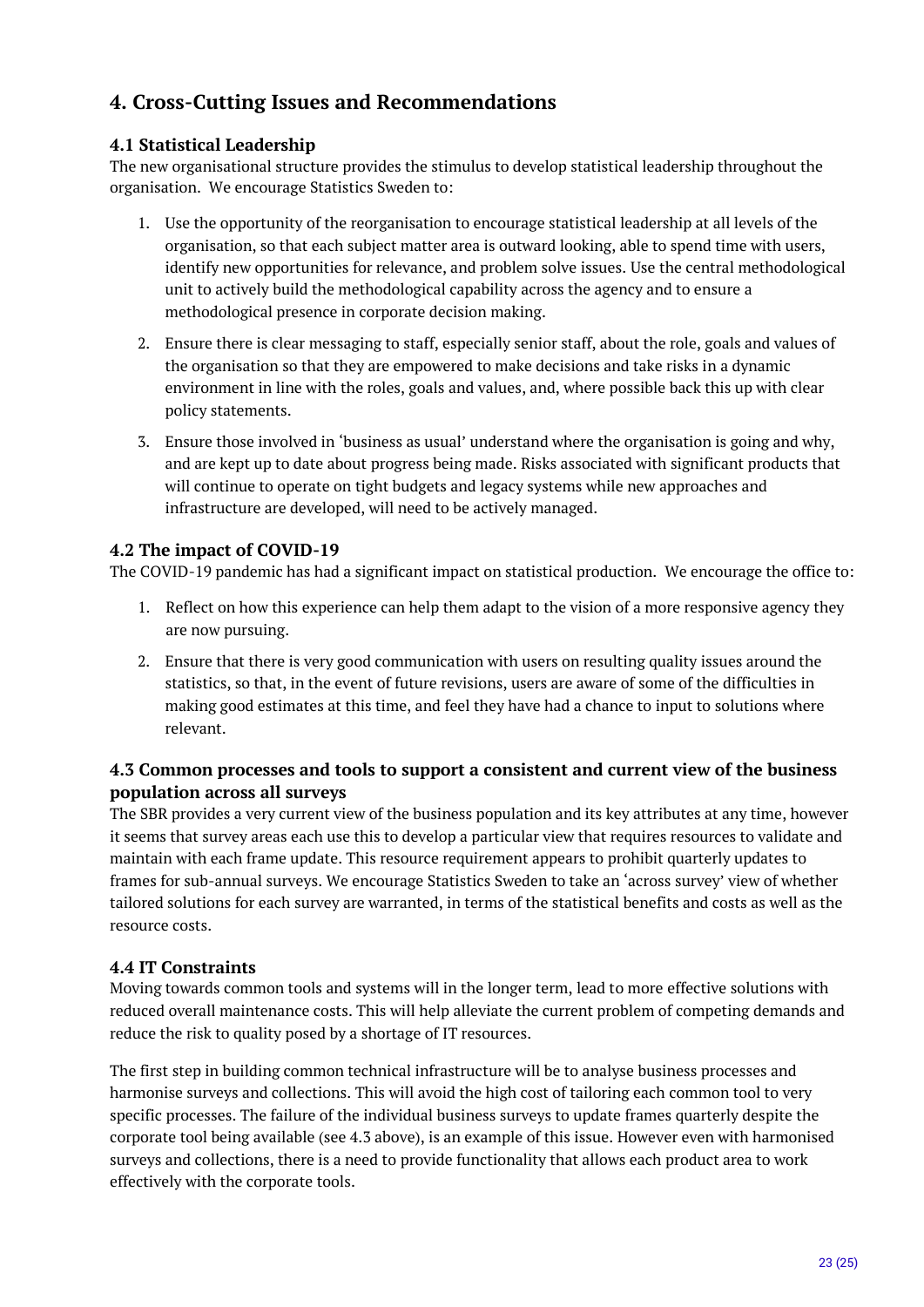## <span id="page-23-0"></span>**4.5 Development of data science and machine learning skills**

The data revolution has sparked a growing need for data science skills and machine learning, and we encourage Statistics Sweden to further develop expertise in data science and machine learning.

#### <span id="page-23-1"></span>**4.6 Household expenditure data**

Household expenditure data is a key source for consumers' expenditure (a key component of GDP), and for the high level weights for the CPI. Although alternative sources have been found and work is progressing, none of these sources directly measure what consumers spend.

We encourage Statistics Sweden to consider what options there are to collect spending data from households that could reach an acceptable level of quality.